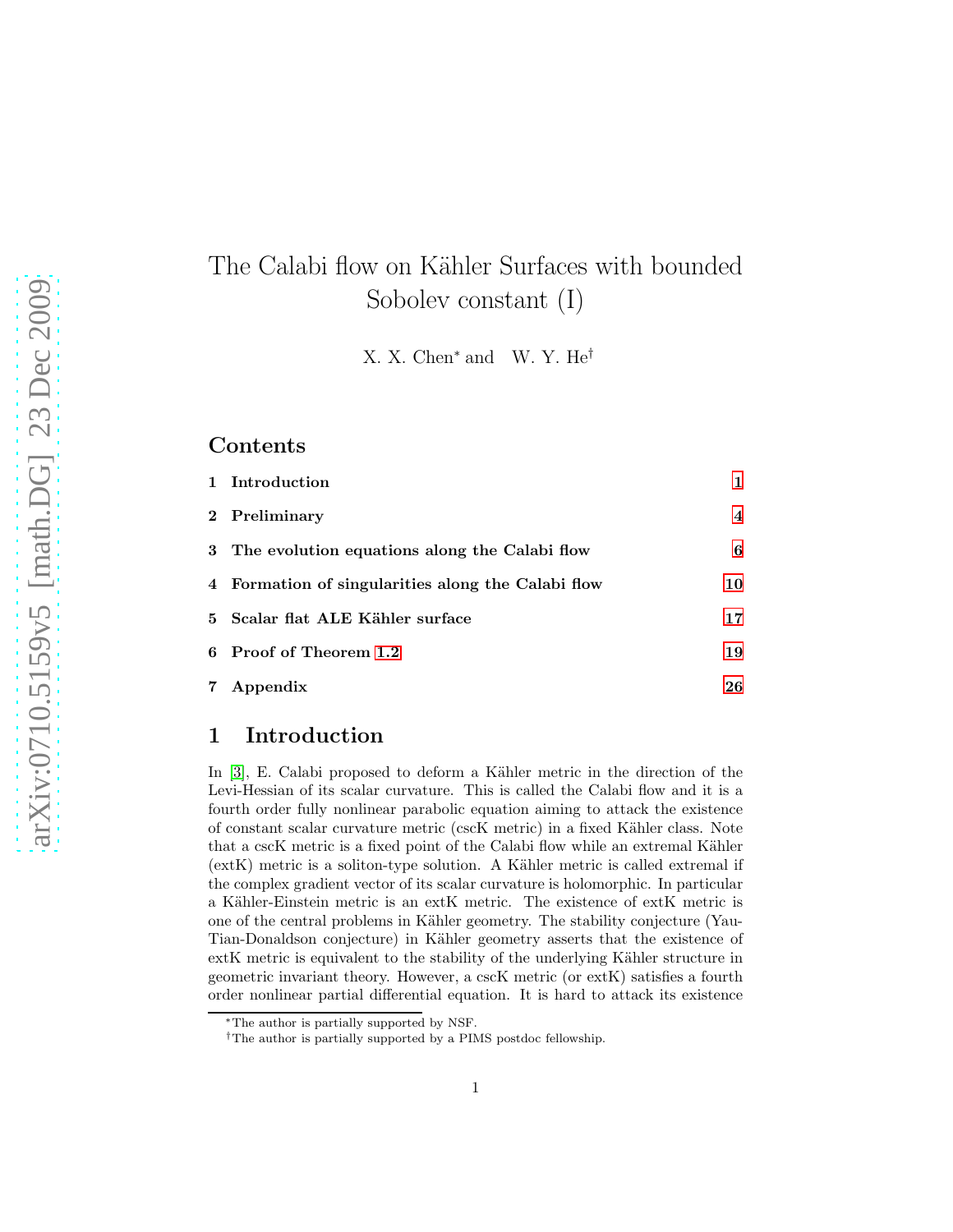problem directly. The study of the Calabi flow seems to be an effective method. In [\[14\]](#page-28-0), Donaldson described the limit behavior of the Calabi flow in a conceptual level, relevant to solving the stability conjecture in Kähler geometry. The first named author conjectured earlier [\[8\]](#page-27-1) that the flow exists globally for any smooth initial Kähler metric. However there are rather few analytic techniques which can applied directly as the Calabi flow is a fourth order parabolic equation. On Riemann surfaces, P. Chrusciél showed that the Calabi flow exists for all time and converges to a constant Gaussian curvature metric, making use of the existence of such a metric and the Bondi mass in general relativity. Without using the Bondi mass, Chen  $[7]$ , Struwe  $[32]$  gave a direct proof of Chrusciél's theorem independently. While in higher dimensions, the nonlinearity of the Calabi flow becomes more acute and the analytic difficulty becomes more daunting. But recently some progress has been made [\[9,](#page-27-3) [37,](#page-29-1) [33\]](#page-29-2) etc.

In an earlier paper [\[9\]](#page-27-3), the authors proved that the main obstruction to the global existence of the Calabi flow is the bound of Ricci curvature. In particular the curvature blows up if the flow does not exist for all time. It is then natural to study the formation of singularities along the Calabi flow when the curvature blows up. We consider this problem by assuming that the Sobolev constants of the evolved metrics along the Calabi flow are uniformly bounded. The first result of this paper is

<span id="page-1-0"></span>**Theorem 1.1.** Let  $(M, [\omega], J)$  be a compact Kähler manifold. If the Calabi flow on  $(M, [\omega], J)$  exists for time  $t \in [0, T)$  with uniformly bounded Sobolev constants and the curvature tensors become unbounded when  $t \to \infty$ , then there exists a sequence of points  $(x_i, t_i) \in (M, [0, T))$  where  $\lim_{i \to \infty} t_i = T$  and  $\lim_{i \to \infty} |Riem(x_i, t_i)| = Q_i \to \infty$  such that the pointed manifolds

$$
(M, x_i, Q_i g(t_i + t/Q_i^2), J)
$$

converge locally smoothly to an ancient solution of the Calabi flow

$$
(M_{\infty}, x_{\infty}, g_{\infty}(t), J_{\infty}), t \in (-\infty, 0].
$$

In particular, if  $(M, J)$  is a Kähler surface, for any  $t \in (-\infty, 0], g_{\infty}(t) \equiv g_{\infty}(0)$ and  $(M_{\infty}, g_{\infty}(0), J_{\infty})$  is a scalar flat ALE Kähler surface with finite total energy.

For simplicity, we call  $(M_{\infty}, g_{\infty})$  a maximal bubble along the Calabi flow. Theorem [1.1](#page-1-0) asserts that a *maximal bubble* along the Calabi flow on a Kähler surface has to be scalar flat with asymptotically locally Euclidean (ALE) structure at infinity. This property provides strong restrictions on the singularities that might form along the Calabi flow. See Section 4 for more details.

Scalar flat ALE Kähler surfaces are studied extensively in literature, for instance, Kronheimer [\[24\]](#page-28-1), Joyce [\[23\]](#page-28-2), LeBrun[\[26,](#page-28-3) [27\]](#page-28-4) and Calderbank-Singer[\[6\]](#page-27-4) etc. In particular, Kronheimer [\[24,](#page-28-1) [25\]](#page-28-5) gave a complete classification in hyper-Kähler setting. In general the classification of scalar flat ALE Kähler surfaces seems to be hard. But the first named author believes that a scalar flat ALE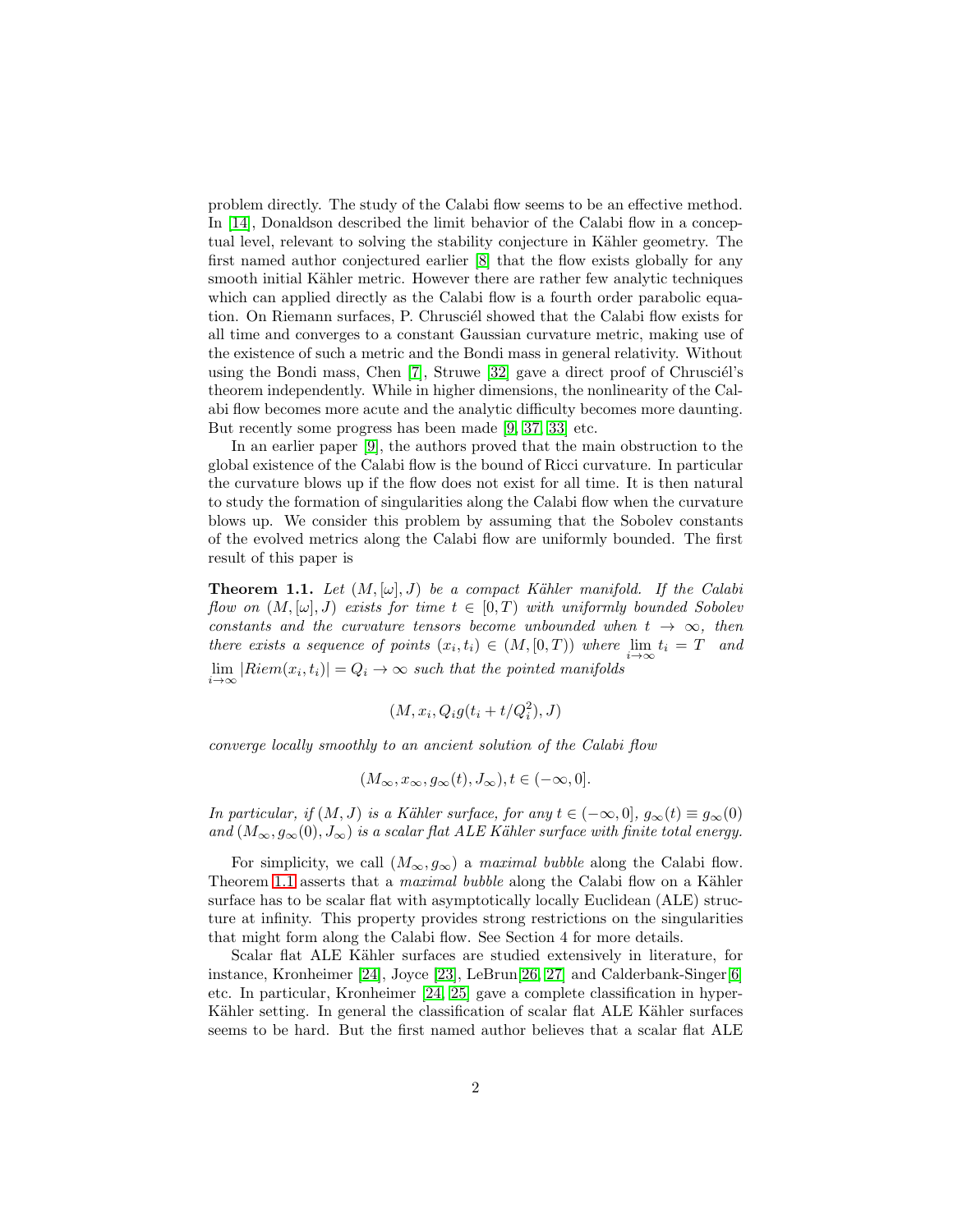Kähler surface is uniquely determined by its underlying geometric structure. However, a proof seems out of reach at this point.

Recently Chen-LeBrun-Weber [\[10\]](#page-27-5) studied the existence of extK metrics in some Kähler classes on  $M \sim \mathbb{CP}^2 \sharp 2\mathbb{CP}^2$ ; M can be obtained by  $\mathbb{CP}^2$  blown up at two different points. They constructed an Einstein metric on  $M \sim \mathbb{CP}^2 \sharp 2\mathbb{CP}^2$ which is conformal to an extK metric in a particular Kähler class. The strategy in [\[10\]](#page-27-5) is to use continuous deformation of extK metrics and a weak compactness theorem for extK metrics [\[12\]](#page-27-6). A possible bubble in the deformation turns out to be a scalar flat ALE Kähler surface. A key step is to eliminate the formation of such a bubble by using the smallness of the Calabi energy. Theorem [1.1](#page-1-0) makes it possible for us to adopt the strategy in  $[10]$ , albeit new difficulty arises in our case. For instance the bound of scalar curvature plays a key role in [\[10\]](#page-27-5) while along the Calabi flow, such a bound is not known. Also we need to bound the Sobolev constants along the Calabi flow. Note that this is a non-collapsing (or local non-collapsing) result. In general it is hard to obtain non-collapsing result (or local non-collapsing) along a geometric evolution equation, such as Perelman's non-local collapsing result along the Ricci flow [\[30\]](#page-28-6). On Kähler surfaces with  $c_1 > 0$ , we can actually bound the Sobolev constants along the Calabi flow geometrically. Combining all these together, we can prove that the Calabi flow exists for all time and converges to an extK metric in many classes on toric surfaces with  $c_1 > 0$ . For simplicity, we only present a particular example of our results.

We consider  $M \sim \mathbb{CP}^2 \sharp 3\mathbb{CP}^2$ . M can be obtained by  $\mathbb{CP}^2$  blown up at three generic points. This is known as a del Pezzo surface with tori symmetry. Its automorphism group contains a compact two-torus  $T^2$ . A metric which is invariant under the action of  $T^2$  is called a toric metric. Calabi showed that any extK metric admits the maximal symmetry that the manifold allows [\[4\]](#page-27-7); namely an extK metric is invariant under the identity component of a maximal compact subgroup of the automorphism group of the manifold. This implies that any extK metric on M has to be toric. Let H be a hyperplane in  $\mathbb{CP}^2$ . After blown up, we still use  $H$  to denote the corresponding hypersurface on  $M$  and  $E_i, i = 1, 2, 3$  to denote the exceptional divisors. For simplicity, we use [H], [E<sub>i</sub>] to denote the homology classes and their Poincaré dual-the cohomology classes. A Kähler class on M can be described as  $[\omega]_{x,y,z} = 3[H] - (x[E_1] + y[E_2] + z[E_3]).$ When  $x = y = z$ , the Kähler classes  $[\omega]_x = 3[H] - x([E_1] + [E_2] + [E_3])$  are invariant under the action of  $\mathbb{Z}_3$ , which acts on exceptional divisors as a cyclic group. Note that the positivity condition of a Kähler class requires that  $x \in$  $(0, 3/2)$  and M degenerates to  $\mathbb{CP}^2$  when  $x = 0, 3/2$ . We will give a full detailed discussion for  $x = 1/2$ . We can also prove similar results for any  $x \in (0, 3/2)$ using the same method. We will give a rough discussion and state our theorem for  $x \in (0, 3/2)$  in appendix.

<span id="page-2-0"></span>**Theorem 1.2.** Let  $[\omega] = 3H - 1/2([E_1] + [E_2] + [E_3])$  on M. Suppose the initial metric  $\omega_0 \in [\omega]$  is invariant under the toric action and the action of  $\mathbb{Z}_3$  and

$$
\int_M R^2 dg_0 < 32\pi^2 (6 + 25/11)
$$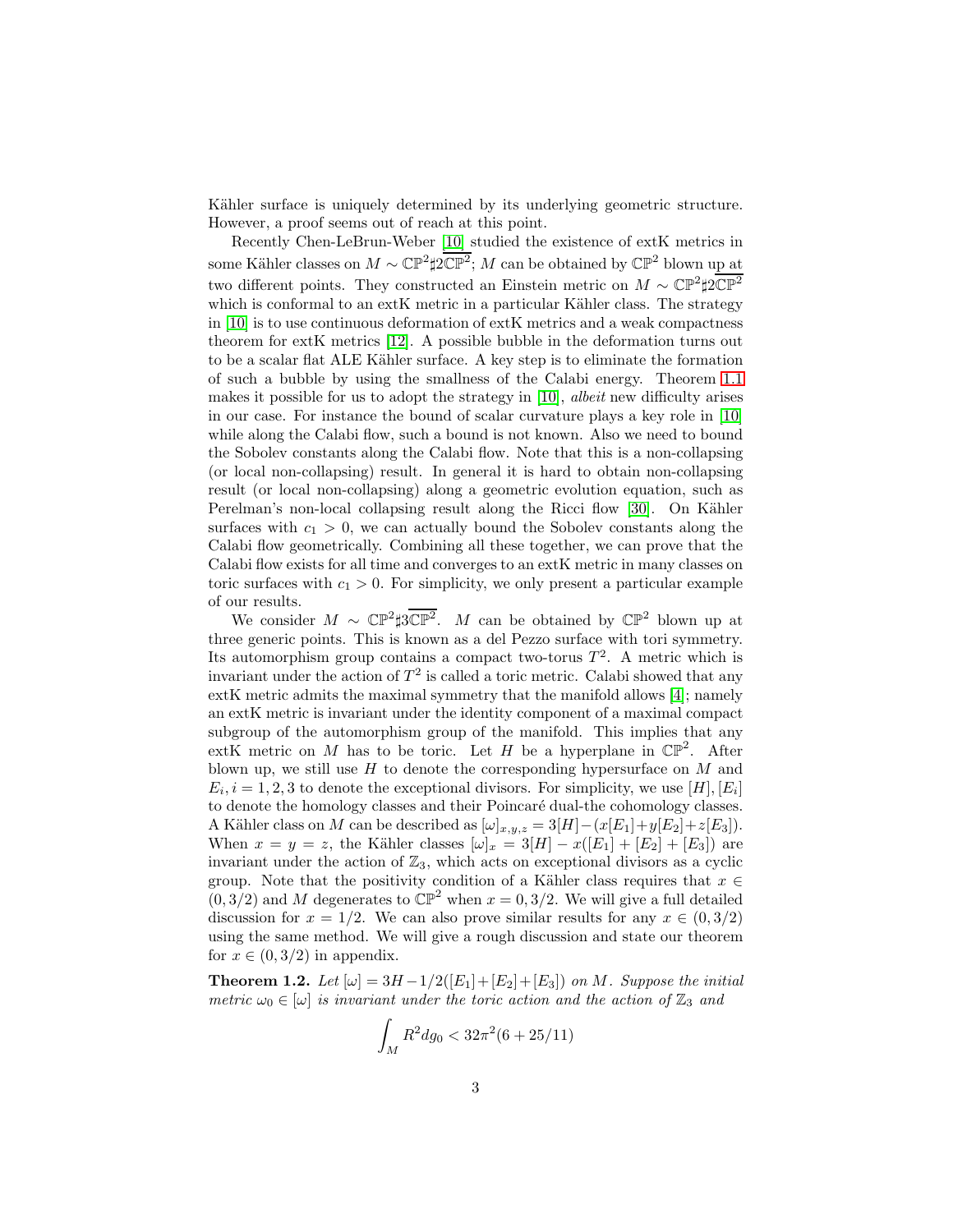then the Calabi flow exists for all time with uniformly bounded curvature tensor, which converges to a cscK metric in the class  $[\omega]$  in the Cheeger-Gromov sense.

**Remark 1.3.** A priori lower bound of the Calabi energy is  $32\pi^2(75/11)$  for  $x = 1/2$ . Our result actually implies the existence of a cscK metric in this class which realizes this lower bound.

The toric structure is only used to classify *maximal bubbles*. It will be interesting to remove this assumption and that will lead to some general existence of extK metrics on Kähler surfaces with  $c_1 > 0$ .

The existence of extK metric is one of the central problems in Kähler geometry. One can see rapid developments in the last few years. We want to refer readers to [\[1,](#page-27-8) [15,](#page-28-7) [16,](#page-28-8) [11,](#page-27-9) [2\]](#page-27-10) etc. for further references in this subject.

The organization of the paper goes as follows: in Section 2 we recall some basic facts in Kähler geometry and the Calabi flow. In Section 3 we calculate the evolution equations for the curvature tensor and derive some integral estimates along the Calabi flow. In Section 4 we discuss the formation of the singularities. We will prove Theorem [1.1](#page-1-0) and use it to prove some general properties. In Section 5 we give some detailed description of scalar flat Kähler surfaces, in particular with toric assumption. In Section 6 we prove Theorem [1.2.](#page-2-0) We exhibit the details, for the particular case, how to bound the Sobolev constants and how to rule out bubbles. In appendix we discuss our results roughly in general case.

Acknowledgement: The first named author wishes to thank G. Tian for insightful discussions on this topic. He is also grateful to S. K. Donaldson and C. LeBrun for many discussions on four dimensional geometry. The second named author would like to thank Song Sun and Brian Weber for insightful discussions. He is also grateful to Zheng Hua, Jeff Viaclovsky and Bing Wang for valuable discussions. The present version is thoroughly rewritten and the authors are grateful to the referee for numerous suggestions.

# <span id="page-3-0"></span>2 Preliminary

Let  $(M, [\omega], J)$  be a compact Kähler manifold of complex dimension n. A Kähler form on  $M$  in local coordinates is given by

$$
\omega=\sqrt{-1}g_{i\bar{j}}dz^i\wedge dz^{\bar{j}},
$$

where  ${g_{i\bar{j}}}$  is a positive definite Hermitian matrix. The Kähler condition is  $d\omega = 0$ . In local coordinates, it says that

$$
\frac{\partial g_{i\bar{j}}}{\partial z_{\bar{k}}} = \frac{\partial g_{i\bar{k}}}{\partial z_{\bar{j}}}, \qquad \frac{\partial g_{i\bar{j}}}{\partial z_k} = \frac{\partial g_{k\bar{j}}}{\partial z_i}.
$$

Note that the Kähler class  $[\omega] \in H^2(M, \mathbb{R})$  is a nontrivial cohomology class. By  $\partial \partial$ -lemma, any other Kähler form in the same cohomology class is of the form

$$
\omega_{\varphi} = \omega + i\partial\bar{\partial}\varphi > 0,
$$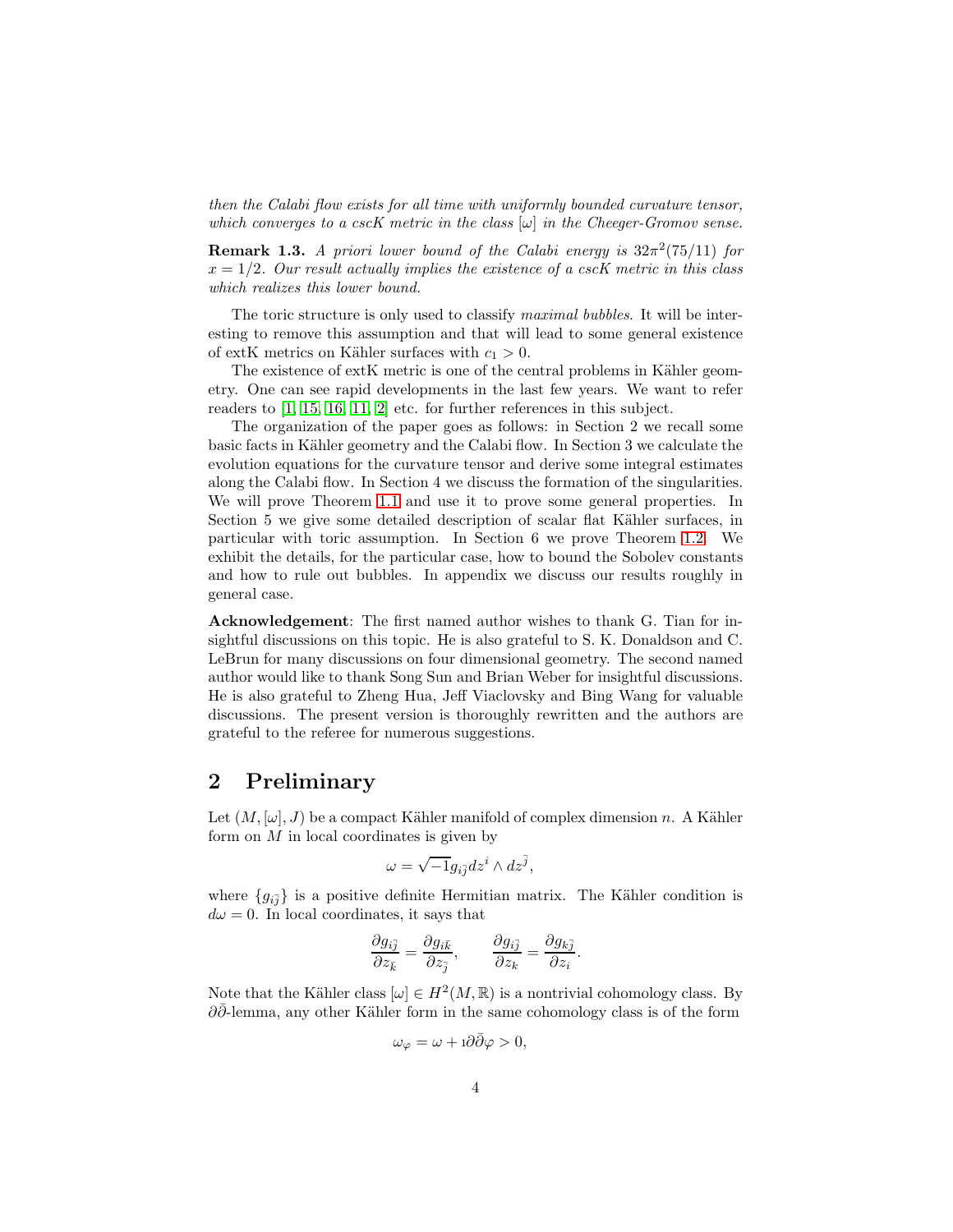for some real valued function  $\varphi$  on M. The corresponding Kähler metric is denoted by  $g_{\varphi} = (g_{i\bar{j}} + \varphi_{i\bar{j}}) dz^i \otimes dz^{\bar{j}}$ . For simplicity, we use both g and  $\omega$  to denote the Kähler metric. Define the space of Kähler potentials as

$$
\mathcal{H}_{\omega} = \left\{ \varphi | \omega_{\varphi} = \omega + \sqrt{-1} \partial \bar{\partial} \varphi > 0, \ \varphi \in C^{\infty}(M) \right\}.
$$

Given a Kähler metric  $\omega$ , its volume form is

$$
dg := \frac{\omega^n}{n!} = (\sqrt{-1})^n \det (g_{i\bar{j}}) dz^1 \wedge dz^{\bar{1}} \wedge \cdots \wedge dz^n \wedge dz^{\bar{n}}.
$$

The Ricci curvature of  $\omega$  is given by

$$
R_{i\bar{j}}=-\partial_i\partial_{\bar{j}}\log\det\, (g_{k\bar{l}}).
$$

Its Ricci form  $\rho$  is of the form

$$
\rho = 1 R_{i\bar{j}} dz^i \wedge dz^{\bar{j}} = -1 \partial_i \partial_{\bar{j}} \log \det (g_{k\bar{l}}) dz^i \wedge dz^{\bar{j}}.
$$

It is a real, closed  $(1,1)$  form. The cohomology class of the Ricci form is the famous first Chern class  $c_1(M)$ , independent of the metric.

In 1980s, E. Calabi [\[3,](#page-27-0) [4\]](#page-27-7) introduced the Calabi functional as

$$
\mathcal{C}(\omega_{\varphi}) = \int_M R_{\varphi}^2 dg_{\varphi},
$$

where  $R_{\varphi}$  is the scalar curvature of  $\omega_{\varphi}$ . Let  $\underline{R}$  be the average of the scalar curvature, which is a constant depending only on the class  $[\omega]$  and the underlying complex structure. Usually we use the following modified Calabi energy

$$
\tilde{\mathcal{C}}(\omega_{\varphi}) = \int_M \left( R_{\varphi} - \underline{R} \right)^2 dg_{\varphi}
$$

to replace  $\mathcal{C}(\omega_{\varphi})$  since they only differ by a topological constant. Calabi studied the variational problem to minimize  $\int_M |Rm|^2 dg$  in  $\mathcal{H}_{\omega}$ , which is equivalent to minimize the Calabi functional  $\mathcal{C}(\omega)$ . A critical point is either a cscK metric or an extK metric depending on whether the Futaki character [\[19,](#page-28-9) [4\]](#page-27-7) vanishes or not. The Futaki character  $\mathcal{F} = \mathcal{F}_{\varphi} : \mathfrak{h}(M) \to \mathbb{C}$  is defined on the Lie algebra  $\mathfrak{h}(M)$  of all holomorphic vector fields of M as follows,

$$
\mathcal{F}_{\varphi}(X) = -\int_{M} X(F_{\varphi}) dg_{\varphi},
$$

where  $X \in \mathfrak{h}(M)$  and  $F_{\varphi}$  is a real valued function defined by

$$
\triangle_{\varphi} F_{\varphi} = R_{\varphi} - \underline{R},
$$

where  $\Delta_{\varphi}$  is the Laplacian operator of the metric  $\omega_{\varphi}$ . The Calabi flow [\[3\]](#page-27-0) is defined by

$$
\frac{\partial \varphi}{\partial t} = R_{\varphi} - \underline{R}.
$$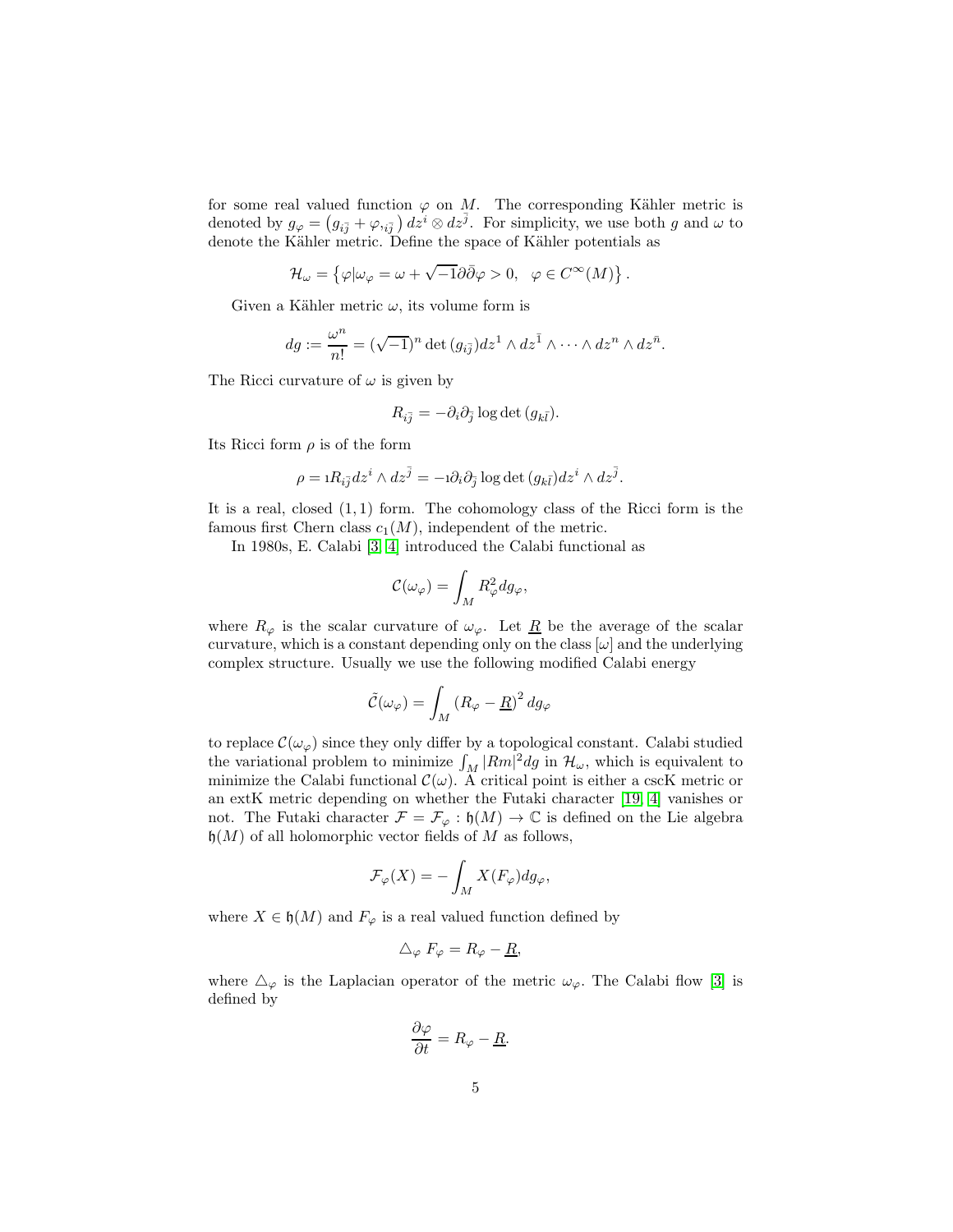Under the Calabi flow, we have

$$
\frac{d}{dt} \int_M (R_{\varphi} - \underline{R})^2 dg_{\varphi} = -2 \int_M (D_{\varphi} R_{\varphi}, R_{\varphi}) dg_{\varphi} \le 0,
$$

where  $D_{\varphi}$  is Lichnérowicz operator with respect to  $\omega_{\varphi}$ . The Lichnérowicz operator  $D$  is defined by

$$
Df = f_{,\alpha\beta}{}^{\alpha\beta},
$$

where the covariant derivative is with respect to  $\omega$ . The Calabi flow enjoys many wonderful properties. For instance, it is the gradient flow of both the Calabi energy and the Mabuchi energy. It also decreases the distance function in the space of Kähler metrics [\[5\]](#page-27-11). Assuming the long time existence, S. Donaldson [\[14\]](#page-28-0) described the convergence properties of the Calabi flow conceptually and made conjectures regarding the convergence of the Calabi flow, and he also related the convergent behavior of the Calabi flow to the stability conjecture (Yau-Tian-Donaldson conjecture) in Kähler geometry.

# <span id="page-5-0"></span>3 The evolution equations along the Calabi flow

In this section, we study the evolution equations of the curvature tensor under the Calabi flow and prove some integral estimates. In particular, we give interpolation formulas of curvature tensors under the Calabi flow, similar to the results of R. Hamilton in Ricci flow [\[21\]](#page-28-10).

<span id="page-5-3"></span>**Theorem 3.1.** If the curvature is bounded along the Calabi flow, then

$$
\frac{\partial}{\partial t} \int_M |\nabla^k Rm|^2 dg \le -\frac{1}{2} \int_M |\nabla^{k+2} Rm|^2 dg + C \int_M |Rm|^2 dg,
$$

where  $C = C(n, k, \text{max} |Rm|)$  is a constant.

The evolution equation of the curvature tensor (Riemannian curvature) is given by

$$
\frac{\partial}{\partial t}Rm = -\nabla\bar{\nabla}\nabla\bar{\nabla}R + Rm * \nabla^2 R
$$
\n
$$
= -\Delta^2 Rm + \nabla^2 Rm * Rm + \nabla Rm * \nabla Rm,
$$
\n(3.1)

<span id="page-5-1"></span>where we use ∗ to denote possible contractions of tensors for simplicity.

Lemma 3.2. The evolution for high derivatives of Riemannian curvature is

<span id="page-5-2"></span>
$$
\frac{\partial}{\partial t} \nabla^k R m = -\Delta^2 \nabla^k R m + \sum_{i+j=k+2} \nabla^i R m * \nabla^j R m.
$$
 (3.2)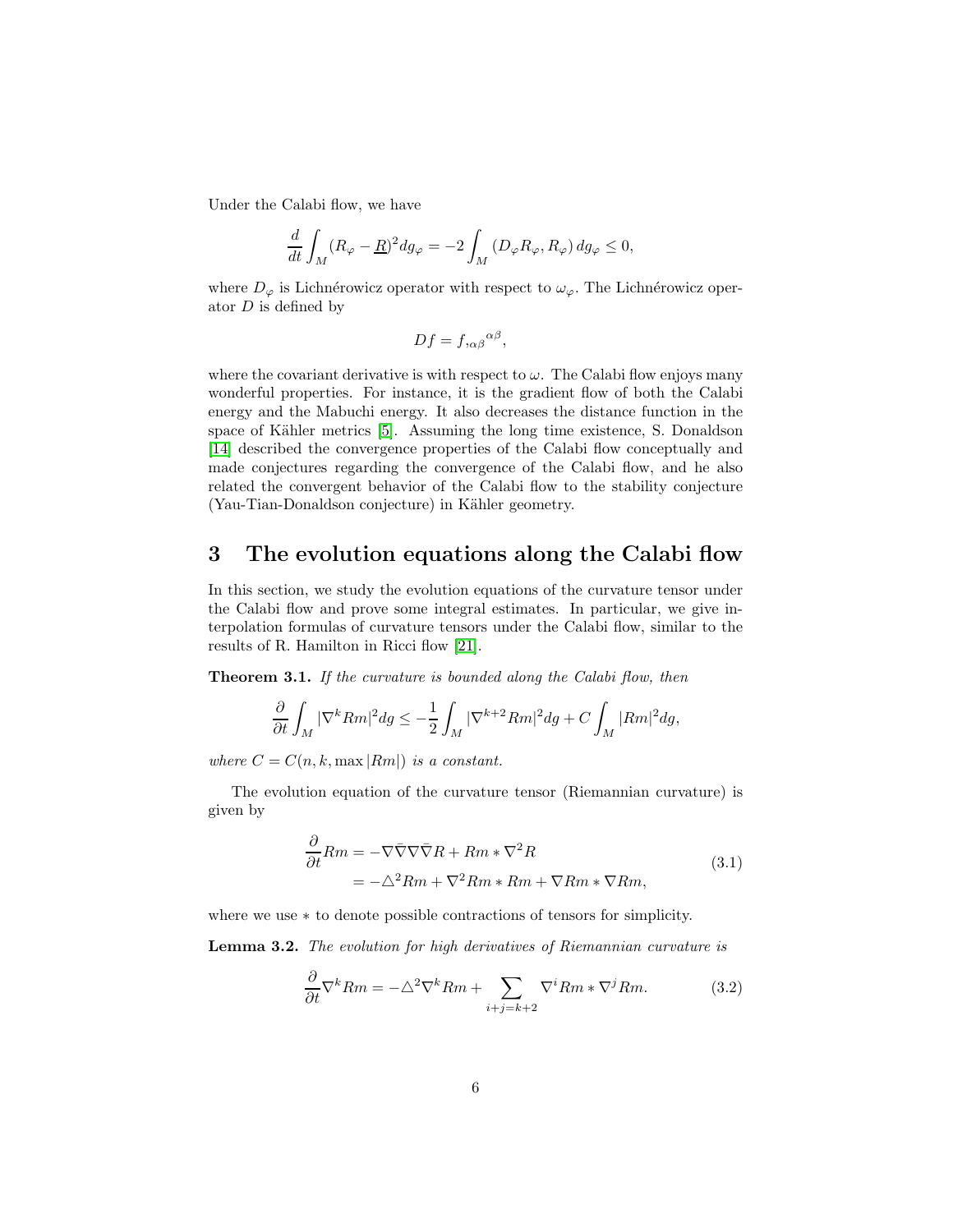*Proof.* Note that for any tensor  $T$ , by interchanging the derivatives

$$
\nabla \Delta T = \Delta \nabla T + \nabla Rm * T + Rm * \nabla T.
$$

If  $k = 0$ , this is true by [\(3.1\)](#page-5-1). We proceed by induction on n. This gives

$$
\frac{\partial}{\partial t} \nabla^{k+1} Rm = \nabla \left( \frac{\partial}{\partial t} \nabla^k Rm \right) + \nabla^2 Rm * \nabla^{k+1} Rm
$$
\n
$$
= \nabla \left( -\Delta^2 \nabla^k Rm + \sum_{i+j=k+2} \nabla^i Rm * \nabla^j Rm \right) + \nabla^2 Rm * \nabla^{k+1} Rm
$$
\n
$$
= -\nabla \Delta^2 \nabla^k Rm + \sum_{i+j=k+3} \nabla^i Rm * \nabla^j Rm
$$
\n
$$
= -\Delta^2 \nabla^{k+1} Rm + \sum_{i+j=k+3} \nabla^i Rm * \nabla^j Rm.
$$

This completes the proof.

**Lemma 3.3.** In complex setting, for any tensor  $T$ , the different norms are relevant as the following,

<span id="page-6-0"></span>
$$
\int_{M} |\Delta T|^2 dg = \int_{M} |\nabla \bar{\nabla} T|^2 dg + \int_{M} Rm * T * \nabla^2 T \tag{3.3}
$$

 $\Box$ 

and

$$
\int_{M} |\Delta T|^2 dg = \frac{1}{2} \int_{M} |\nabla^2 T|^2 dg + \int_{M} Rm * T * \nabla^2 T dg + \int_{M} Rm * \nabla T * \nabla T dg.
$$
\n(3.4)

Proof. Integration by parts,

$$
\int_M |\Delta T|^2 dg = \int_M T_{\tilde{i_1}\tilde{j_1}} T_{\tilde{j_2}\tilde{j_2}} dg = \int_M T_{\tilde{i_1}\tilde{j_1}} T_{\tilde{j_2}\tilde{i_2}} dg = \int_M T_{\tilde{i_1}\tilde{j_1}} T_{\tilde{i_1}\tilde{j_2}} dg + \int_M Rm*T*\nabla^2 T.
$$
  
This gives (3.3) Similarly

This gives [\(3.3\)](#page-6-0). Similarly,

$$
\int_M |\Delta T|^2 dg = \int_M T_{\iota ij} T_{\iota \bar{i} \bar{j}} dg + \int_M Rm * T * \nabla T dg + \int_M Rm * \nabla T * \nabla T dg.
$$
\nCombine them

Combine them,

$$
\int_M |\Delta T|^2 dg = \frac{1}{2} \int_M |\nabla^2 T| dg + \int_M Rm * T * \nabla T dg + \int_M Rm * \nabla T * \nabla T dg.
$$
\nThis completes the proof

This completes the proof.

Lemma 3.4. Along the Calabi flow, we have

$$
\frac{\partial}{\partial t} \int_{M} |\nabla^{k} Rm|^{2} dg = - \int_{M} |\nabla^{k+2} Rm|^{2} dg + \sum_{i+j=k+2} \int_{M} \nabla^{i} Rm * \nabla^{j} Rm * \nabla^{k} Rmdg
$$

$$
+ \int_{M} Rm * \nabla^{k+1} Rm * \nabla^{k+1} Rmdg. \tag{3.5}
$$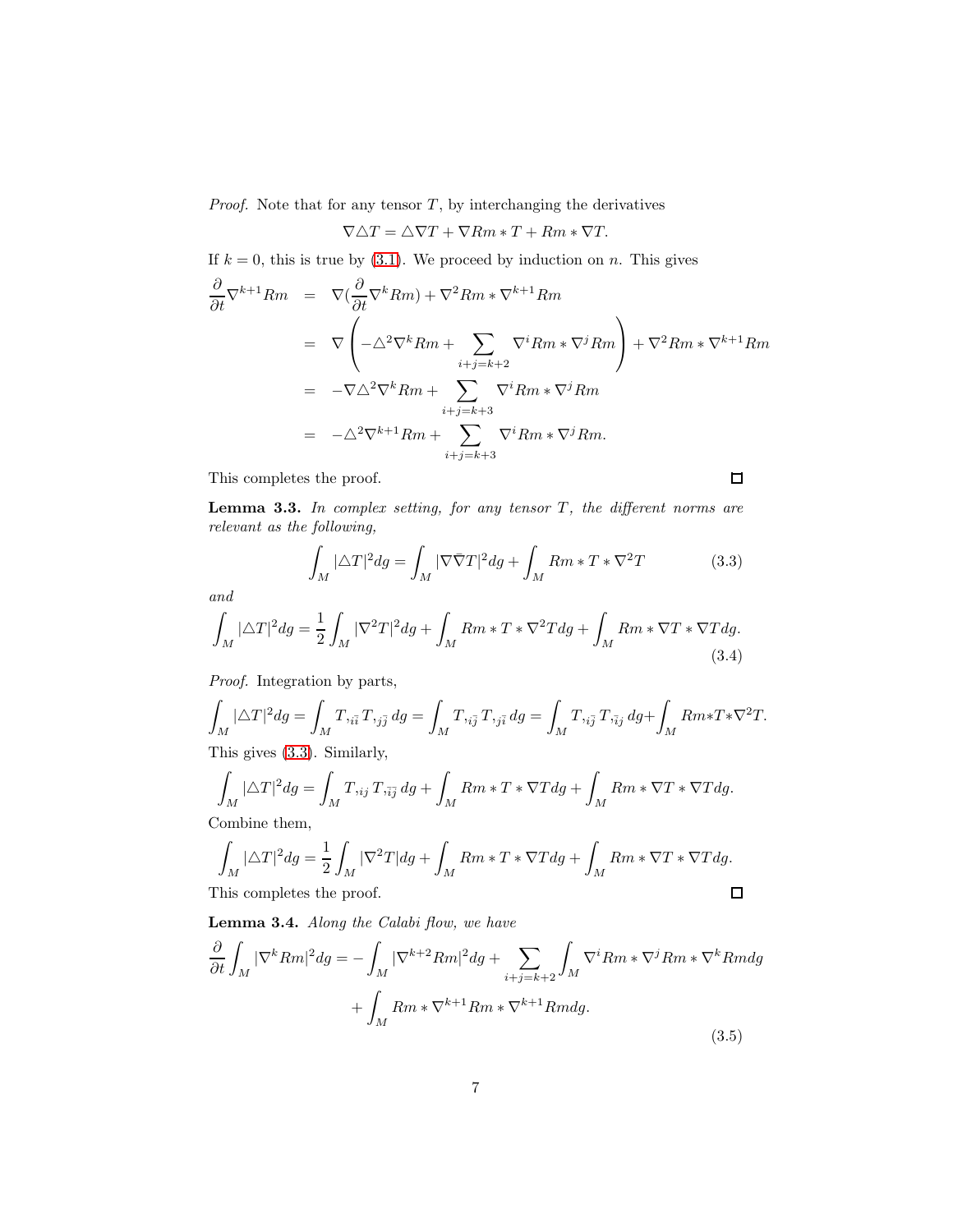Proof. We compute

$$
\frac{\partial}{\partial t} \int_M |\nabla^k Rm|^2 dg = \int_M \left\langle \frac{\partial}{\partial t} \nabla^k Rm, \overline{\nabla^n Rm} \right\rangle dg + \int_M \left\langle \nabla^k Rm, \frac{\partial}{\partial t} \overline{\nabla^n Rm} \right\rangle dg + \int_M \nabla^2 Rm * \nabla^k Rm * \nabla^k Rm dg.
$$

By [\(3.2\)](#page-5-2), we compute

$$
\frac{\partial}{\partial t} \nabla^k Rm = -\Delta^2 \nabla^k Rm + \sum_{i+j=k+2} \nabla^i Rm * \nabla^j Rm,
$$
  

$$
\frac{\partial}{\partial t} \overline{\nabla^k Rm} = \overline{\frac{\partial}{\partial t} \nabla^k Rm} = -\Delta^2 \overline{\nabla^k Rm} + \sum_{i+j=k+2} \nabla^i Rm * \nabla^j Rm.
$$

It gives that

$$
\frac{\partial}{\partial t} \int_M |\nabla^k Rm|^2 dg = -2 \int |\triangle \nabla^k Rm|^2 dg + \sum_{i+j=k+2} \int_M \nabla^i Rm * \nabla^j Rm * \nabla^k Rm dg
$$
  

$$
= - \int_M |\nabla^{k+2} Rm|^2 dg + \sum_{i+j=k+2} \int_M \nabla^i Rm * \nabla^j Rm * \nabla^k Rm dg
$$
  

$$
+ \int_M Rm * \nabla^{k+1} Rm * \nabla^{k+1} Rm dg.
$$

To derive integral estimates, we need some interpolation inequalities for tensors. These inequalities [\(3.6\)](#page-7-0) [\(3.7\)](#page-7-1) and [\(3.8\)](#page-8-0) are due to R. Hamilton [\[21\]](#page-28-10) and we list them below for the sake of completeness. Note that the estimates do not depend on the metrics evolved.

**Lemma 3.5.** (Interpolation inequalities for tensors) Let  $M$  be a compact Riemannian manifold of dimension  $n$  and  $T$  be any tensor on  $M$ . Suppose

$$
\frac{1}{p} + \frac{1}{q} = \frac{1}{r} \quad with \quad r \ge 1.
$$

Then

<span id="page-7-0"></span>
$$
\left\{\int_M |\nabla T|^{2r} dg\right\}^{\frac{1}{r}} \le (2r - 2 + n) \left\{\int_M |\nabla^2 T|^p dg\right\}^{\frac{1}{p}} \left\{\int_M |T|^q dg\right\}^{\frac{1}{q}}.\tag{3.6}
$$

Corollary 3.6.

<span id="page-7-1"></span>
$$
\int_M |\nabla^i T|^{2k/i} dg \le C \max_M |T|^{2k/i-2} \int_M |\nabla^k T|^2 dg. \tag{3.7}
$$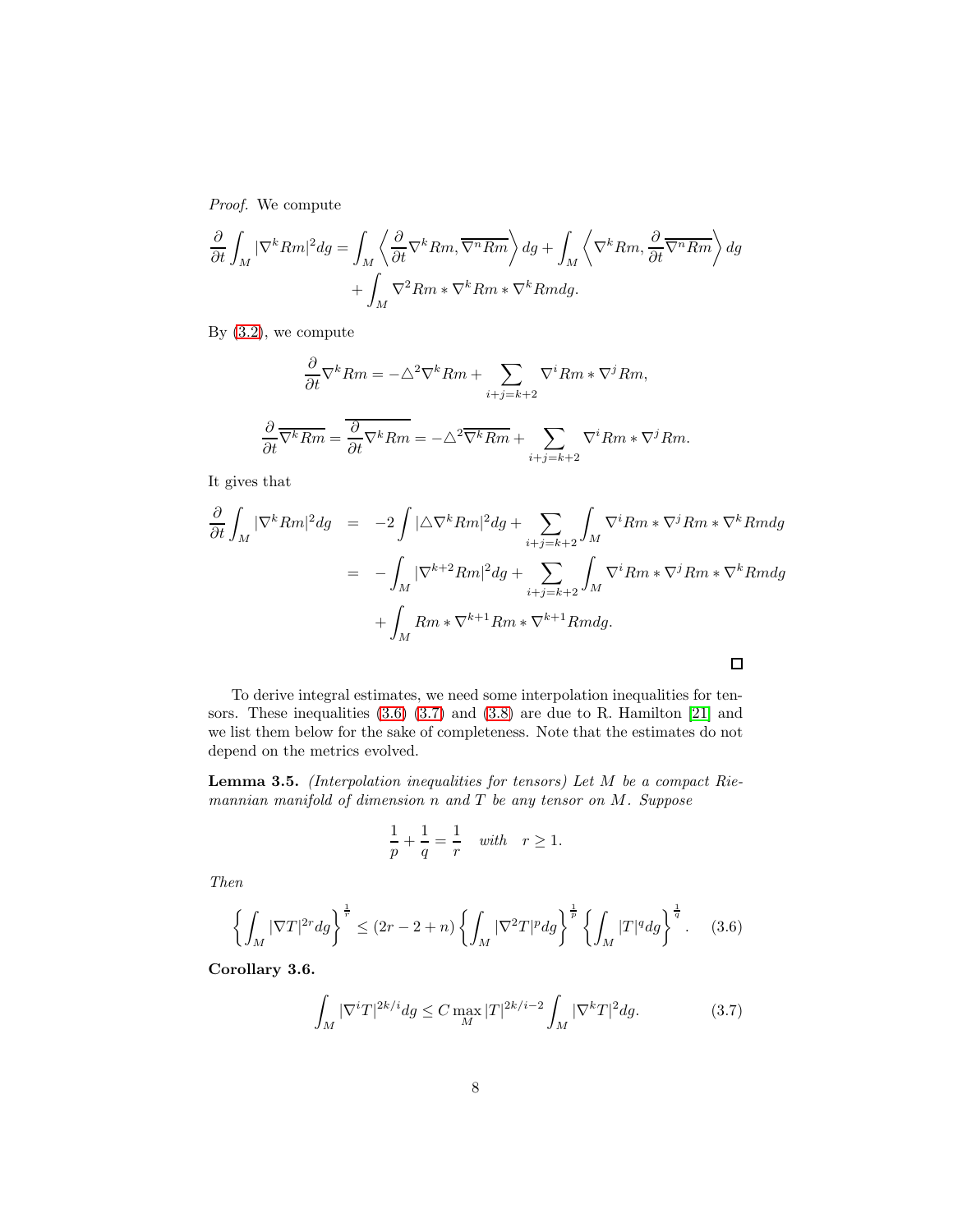Corollary 3.7.

<span id="page-8-0"></span>
$$
\int_M |\nabla^i T|^2 dg \le C \left\{ \int_M |\nabla^k T|^2 dg \right\}^{i/k} \left\{ \int_M |T|^2 dg \right\}^{1-i/k}.
$$
 (3.8)

Now we are ready to to prove Theorem [3.1.](#page-5-3)

Proof. Recall

$$
\frac{\partial}{\partial t} \int_M |\nabla^k Rm|^2 dg = - \int_M |\nabla^{k+2} Rm|^2 dg + \sum_{i+j=k+2} \int_M \nabla^i Rm * \nabla^j Rm * \nabla^k Rm dg
$$

$$
+ \int_M Rm * \nabla^{k+1} Rm * \nabla^{k+1} Rm dg.
$$

We know that

$$
\left| \int_M Rm * \nabla^{k+1} Rm * \nabla^{k+1} Rmdg \right| \leq C \max_M |Rm| \int_M |\nabla^{k+1} Rm|^2 dg,
$$

and

$$
\left| \int_M \nabla^i Rm * \nabla^j Rm * \nabla^n Rm dg \right|
$$
  
\n
$$
\leq \left\{ \int_M |\nabla^i Rm|^{(2k+4)/i} dg \right\}^{i/(2k+4)} \left\{ \int_M |\nabla^j Rm|^{(2k+4)/j} dg \right\}^{j/(2k+4)} \left\{ \int_M |\nabla^k Rm|^2 dg \right\}^{1/2}
$$

with  $i + j = k + 2$ . By the interpolation result [\(3.7\)](#page-7-1), we have  $(i \neq 0)$ 

$$
\left\{ \int_M |\nabla^i Rm|^{(2k+4)/i} dg \right\}^{i/(2k+4)} \leq C \max_M |Rm|^{1-i/(k+2)} \left\{ \int_M |\nabla^{k+2} Rm|^2 dg \right\}^{i/(2k+4)},
$$

and doing the same for  $j$ , it follows

$$
\left| \int_M \nabla^i Rm * \nabla^j Rm * \nabla^n Rmdg \right| \le C \max_M |Rm| \left\{ \int_M |\nabla^{k+2} Rm|^2 dg \right\}^{1/2} \left\{ \int_M |\nabla^k Rm|^2 dg \right\}^{1/2}.
$$
  
Put the interpolation inequality (2.8) and Young's inequality

By the interpolation inequality [\(3.8\)](#page-8-0) and Young's inequality,

$$
\int_{M} |\nabla^{i}Rm|^{2} dg \leq \epsilon \int_{M} |\nabla^{k+2}Rm|^{2} dg + C \int_{M} |Rm|^{2} dg
$$

for any  $1 \leq i < k+2$ . It follows that

$$
\frac{\partial}{\partial t} \int_{M} |\nabla^{k} Rm|^{2} dg \leq -\int_{M} |\nabla^{k+2} Rm|^{2} dg + C \int_{M} |\nabla^{k+1} Rm|^{2} dg \n+ C \left\{ \int_{M} |\nabla^{k+2} Rm|^{2} dg \right\}^{1/2} \left\{ \int_{M} |\nabla^{k} Rm|^{2} dg \right\}^{1/2} \n\leq -\int_{M} |\nabla^{k+2} Rm|^{2} dg + \epsilon \int_{M} |\nabla^{k+2} Rm|^{2} dg + C \int_{M} |Rm|^{2} dg \n\leq -\frac{1}{2} \int_{M} |\nabla^{k+2} Rm|^{2} dg + C \int_{M} |Rm|^{2} dg.
$$
\n(3.9)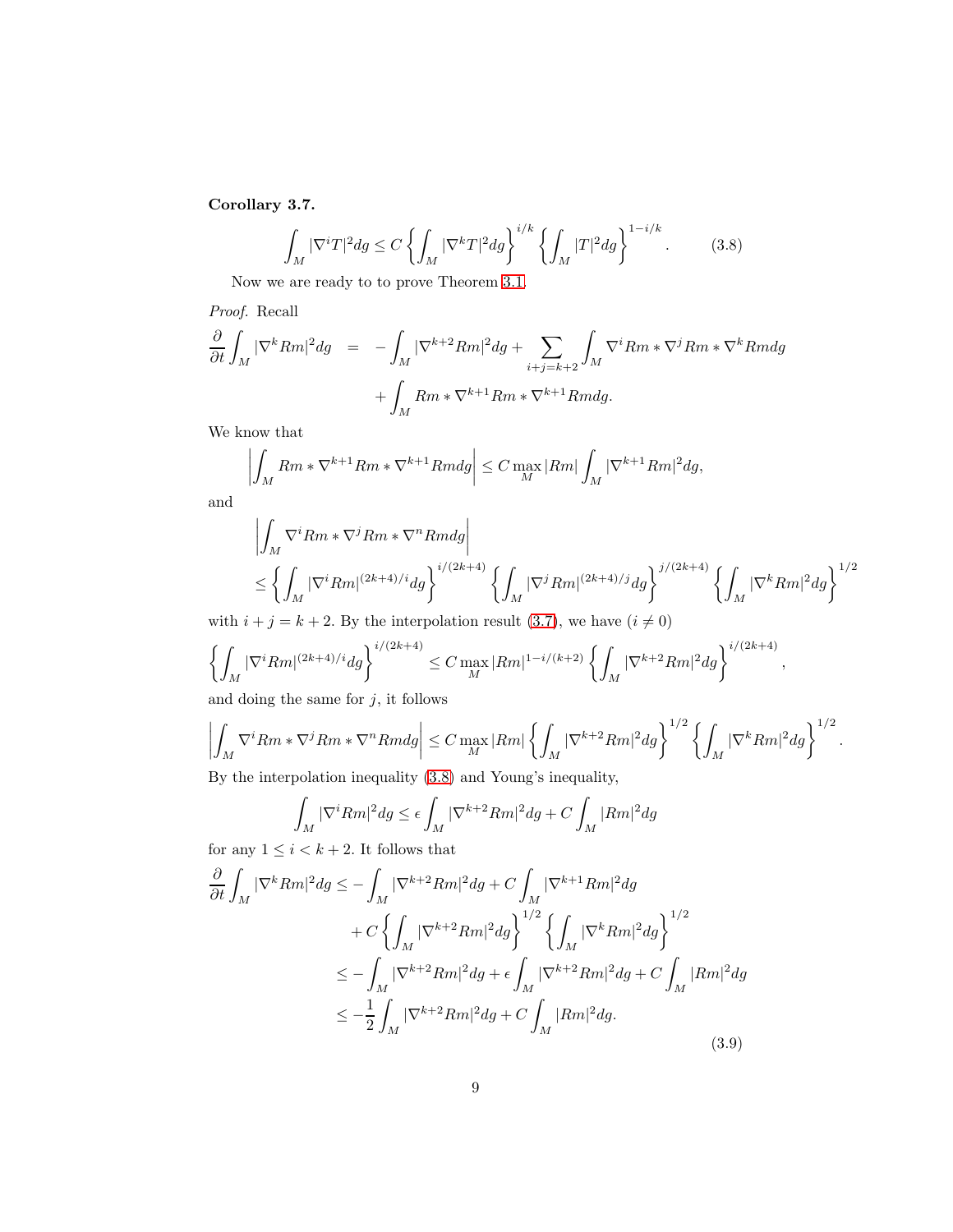#### <span id="page-9-0"></span>4 Formation of singularities along the Calabi flow

In this section we study the formation of singularities along the Calabi flow with uniformly bounded Sobolev constants. In particular we will prove Theorem [1.1](#page-1-0) and use it to prove some general properties. Note that the Calabi flow is a fourth order parabolic equation, the maximum principle is not applicable in general. The tools we use are the integral estimates proved in Section 3 and Sobolev inequalities. First we need a Sobolev inequality for tensors. First recall the Sobolev inequality on a compact Riemannian manifold  $(M, g)$  of dimension m; there exists a constant  $C_s = C_s(M, g)$  such that

<span id="page-9-1"></span>
$$
||f||_{L^{2m/(m-2)}} \leq C_s \left( \|\nabla f\|_{L^2} + Vol^{-1/m} ||f||_{L^2} \right), \tag{4.1}
$$

 $\Box$ 

where V ol denotes the volume of  $(M, g)$ . Note that the Sobolev inequality [\(4.1\)](#page-9-1) is scaling invariant.

<span id="page-9-3"></span>**Lemma 4.1** (Sobolev inequality for tensors). Let  $(M, g)$  be a compact Riemannian manifold of dimension m with fixed volume, and let T be any tensor on  $M.$  Then the Sobolev inequality holds for T, namely,

$$
||T||_{L^{2m/(m-2)}} \leq C_s (||\nabla T||_{L^2} + Vol^{-1/m} ||T||_{L^2}).
$$

*Proof.* Denote  $f = |T|$ , the Sobolev inequality for functions gives that

$$
||f||_{L^{2m/m-2}} \leq C_s(||\nabla f||_{L^2} + Vol^{-1/m}||f||_{L^2}).
$$

Since  $|\nabla f| = |\nabla |T|| = |\nabla \langle T, T \rangle^{1/2}|$ , and when  $|T| \neq 0$ ,

$$
|\nabla \langle T, T \rangle^{1/2}| = \frac{\langle \nabla T, T \rangle}{|T|} \le |\nabla T|.
$$

If  $|T|0$  vanishes at some point, take  $f = \sqrt{\langle T, T \rangle + \epsilon}$  and apply the Sobolev inequality for f, then let  $\epsilon \to 0$ . This completes the proof.

Now by the integral estimates derived in Section 3, we can prove

<span id="page-9-2"></span>Lemma 4.2. If the curvature tensors and the Sobolev constants evolved are both uniformly bounded in [0, T]  $(T \leq \infty)$ , then all derivatives of curvature are bounded (independent of time T ).

Proof. Recall that

$$
\frac{\partial}{\partial t}\int_M|\nabla^kRm|^2dg\leq-\frac{1}{2}\int_M|\nabla^{k+2}Rm|^2dg+C\int_M|Rm|^2dg,
$$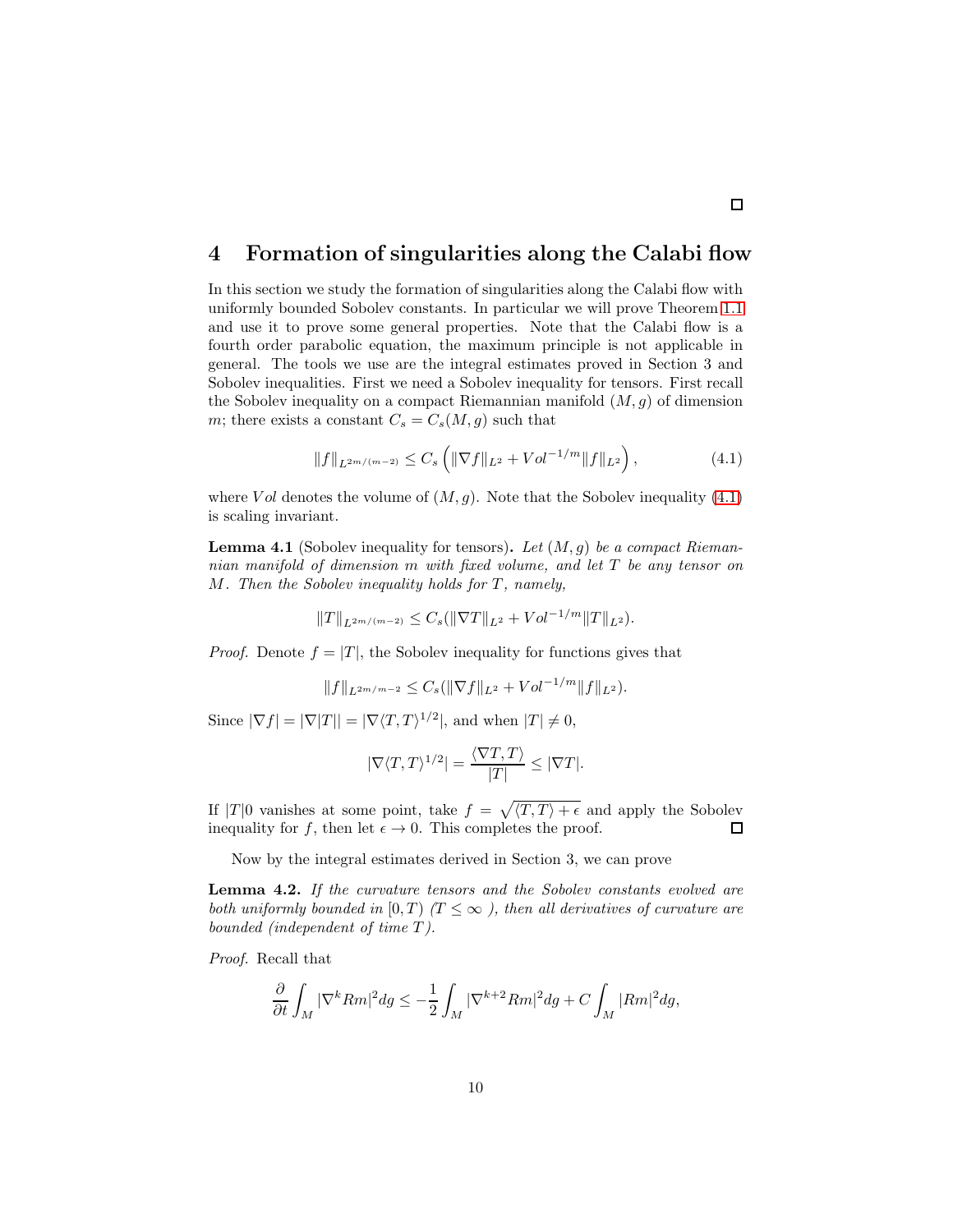if the curvature tensor is uniformly bounded by Theorem [3.1.](#page-5-3) For any  $t_0 \in$  $[0, T-1)$  denote

$$
F_k(t) = \sum_{i=0}^{k} t^i \int_M |\nabla^i Rm|^2 dg(t_0 + t),
$$

where  $t \in [0, 1]$ . Then we will have

$$
\frac{\partial F_k}{\partial t} = \sum_{i=0}^k i t^{i-1} \int_M |\nabla^i Rm|^2 dg + \sum_{i=1}^k t^i \frac{\partial}{\partial t} \int_M |\nabla^i Rm|^2 dg \n\leq \sum_{i=0}^k i t^{i-1} \int_M |\nabla^i Rm|^2 dg + \sum_{i=1}^k t^i \left( -\frac{1}{2} \int_M |\nabla^{i+2} Rm|^2 dg + C \int_M |Rm|^2 dg \right) \n\leq \sum_{i=0}^k t^i \left( -\frac{1}{2} \int_M |\nabla^{i+2} Rm|^2 dg + (i+1) \int_M |\nabla^{i+1} Rm|^2 dg \right) + C \int_M |Rm|^2 dg \n\leq \sum_{i=0}^k t^i \left( -\frac{1}{4} \int_M |\nabla^{i+2} Rm|^2 dg + C \int_M |Rm|^2 dg \right) + C \int_M |Rm|^2 dg \n\leq -\frac{1}{4} \sum_{i=0}^k t^i \int_M |\nabla^{i+2} Rm|^2 dg + C \int_M |Rm|^2 dg.
$$

It follows that

$$
F_k(1) = F_k(0) + \int_0^1 \frac{\partial F_k}{\partial t} dt
$$
  
\n
$$
\leq \int_M |Rm|^2 dg(t_0) + \int_0^1 C \int_M |Rm|^2 dg
$$
  
\n
$$
\leq C \int_M |Rm|^2 dg(t_0).
$$

Since  $F_k(1) = \sum_{i=0}^k \int_M |\nabla^i Rm|^2 dg(t_0+1)$ , it means  $L^2$  norms of all higher derivatives of curvature are bounded. With uniformly bounded Sobolev constants, it implies that all higher derivatives of the curvature are uniformly bounded independent of time by Sobolev embedding theorem.  $\Box$ 

Now, we are ready to prove Theorem [1.1](#page-1-0)

*Proof.* Consider the Calabi flow in  $[0, T)$  with uniformly bounded Sobolev constants  $(T \leq \infty)$ . If the curvature blows up when  $t \to T$ , pick up a sequence  $t_i \rightarrow T$ , denote

$$
Q_i = \max_{x \in M, t \le t_i} |Rm|(x, t_i) = |Rm|(x_i, t_i).
$$

Re-scale the metric

$$
g_i(t) = Q_i g(t/Q_i^2 + t_i).
$$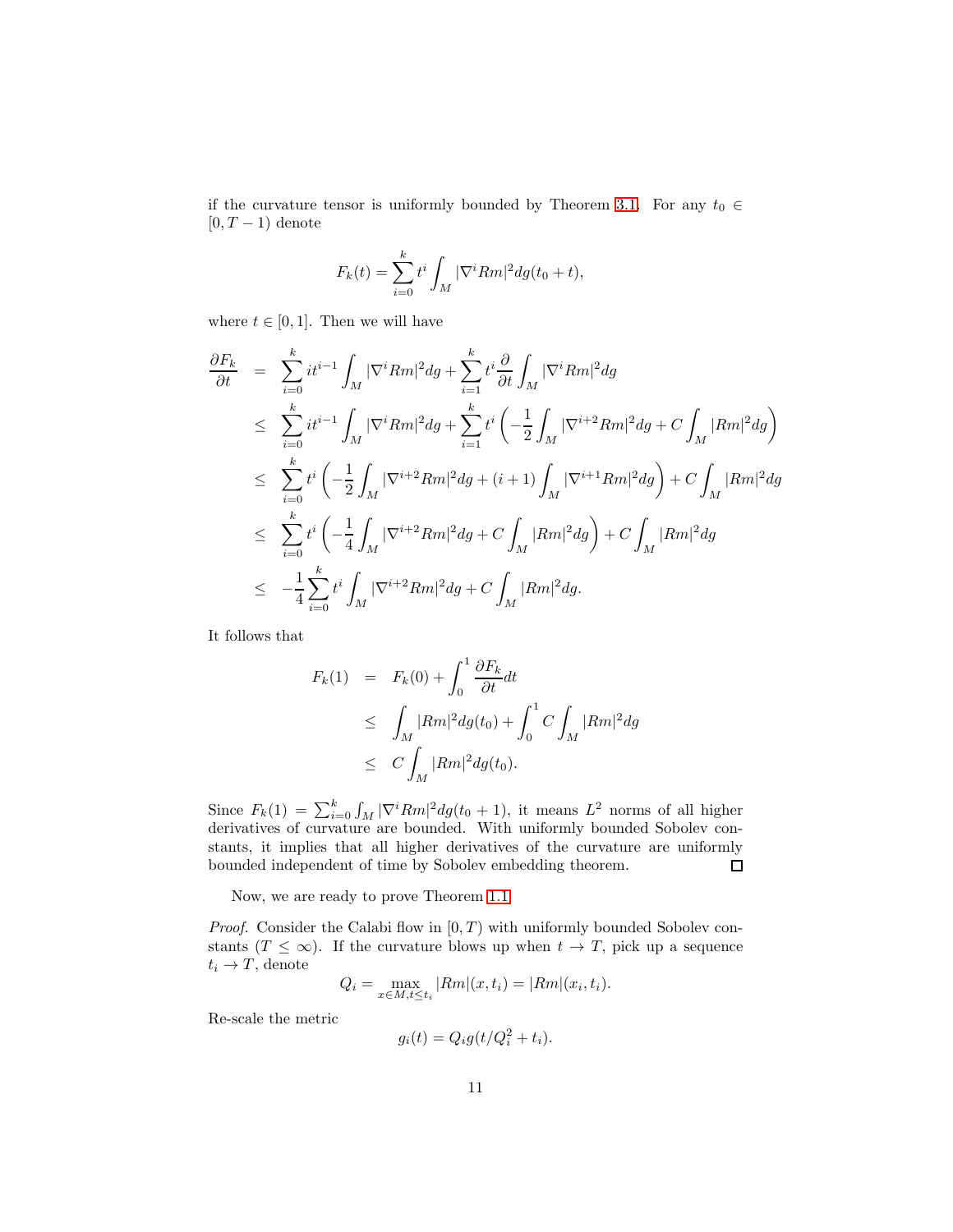Note that the Sobolev inequality is scaling invariant. After scaling, the curvature tensors are uniformly bounded. It follows from Lemma [4.2](#page-9-2) that all the higher derivatives of the curvature are uniformly bounded for any  $g_i(t)$ . It is also clear that bounded Sobolev constants with bounded curvature tensors imply that the injectivity radius is bounded away from zero at any point. One can find a nice reference in [\[38\]](#page-29-3) for all details. Then the pointed manifold  $\{M, g_i(t), x_i\}$ converges subsequently smoothly to  $\{M_{\infty}, g_{\infty}(t), x_{\infty}\}\$  in Cheeger-Gromov sense. The proof is exactly the same as in the Ricci flow shown by R. Hamilton [\[22\]](#page-28-11). In particular  ${g_{\infty}(t), -\infty < t \leq 0}$  is an ancient solution of the Calabi flow

$$
\frac{\partial \tilde{g}}{\partial t} = \nabla \bar{\nabla} \tilde{R}
$$

on the complete manifold (non-compact)  $M_{\infty}$ . Now we consider the convergence of the complex structure. By the blowing up process, there is a sequence of compact set  $K_i$ ,  $K_i \subset K_{i+1}$ ,  $\cup K_i = M_{\infty}$ , and a sequence of diffeomorphisms  $\Phi_i: K_i \to \Phi_i(K_i) \subset M,$ 

$$
\Phi_i^*(g_i)\to g_\infty,
$$

where the convergence is smooth in  $K_{i-1}$ . Denote  $J_i = \Phi_{i,*}^{-1} \circ J \circ \Phi_{i,*}$ . If necessary, by taking a subsequence,  $J_i \rightarrow J_{\infty}$ . It is clear that  $J_{\infty}$  is still a complex structure which is compatible with  $g_{\infty}(t)$  for any t.

When  $(M, J)$  is a Kähler surface, we can prove that  ${M_{\infty}, g_{\infty}(t)}$  is actually extK since the Calabi energy is scaling invariant on Kähler surface. For any fixed time  $t \in (-\infty, 0)$ , consider  $g_{\infty}(t)$  as the limit of  $g_i(t/Q_i^2 + t_i)$  when  $i \to \infty$ . We have

$$
\int_{t}^{0} \int_{M_{\infty}} |R_{,\alpha\beta}|^{2} dg_{\infty} dt \leq \lim_{i \to \infty} \int_{t/Q_{i}^{2} + t_{i}}^{t_{i}} \int_{M} |R_{,\alpha\beta}|^{2} dg_{i}(s) ds
$$

$$
= \lim_{i \to \infty} \{ \mathcal{C}(t/Q_{i}^{2} + t_{i}) - \mathcal{C}(t_{i}) \}
$$

$$
= 0.
$$

It gives that for any  $s \in [t, 0]$ ,

$$
\int_{M_{\infty}} |R_{,\alpha\beta}|^2 dg_{\infty} = 0.
$$

It follows that  $g_{\infty}(s)$  is an extK metric for any s, and so  $(M_{\infty}, g_{\infty}(s))$  are all biholomorphic. Let  $g_{\infty} = g_{\infty}(0)$ . In particular on  $(M_{\infty}, g_{\infty})$ , for any smooth function  $f$  with compact support, the following Sobolev inequality holds for some constant  $C_s = C_s(M_\infty, g_\infty),$ 

$$
||f||_{L^{n/n-1}} \leq C_s ||\nabla f||_{L^2}.
$$
\n(4.2)

It is also clear that the  $L^2$  norm of curvature on  $(M_{\infty}, g_{\infty})$  is bounded. By Chen-Weber's work on the moduli of extremal metrics [\[12\]](#page-27-6) on Kähler surfaces,  $(M_{\infty}, g_{\infty})$  has ALE (asymptotically locally Euclidean) structure at infinity. We then finish the proof by showing the following lemma.  $\Box$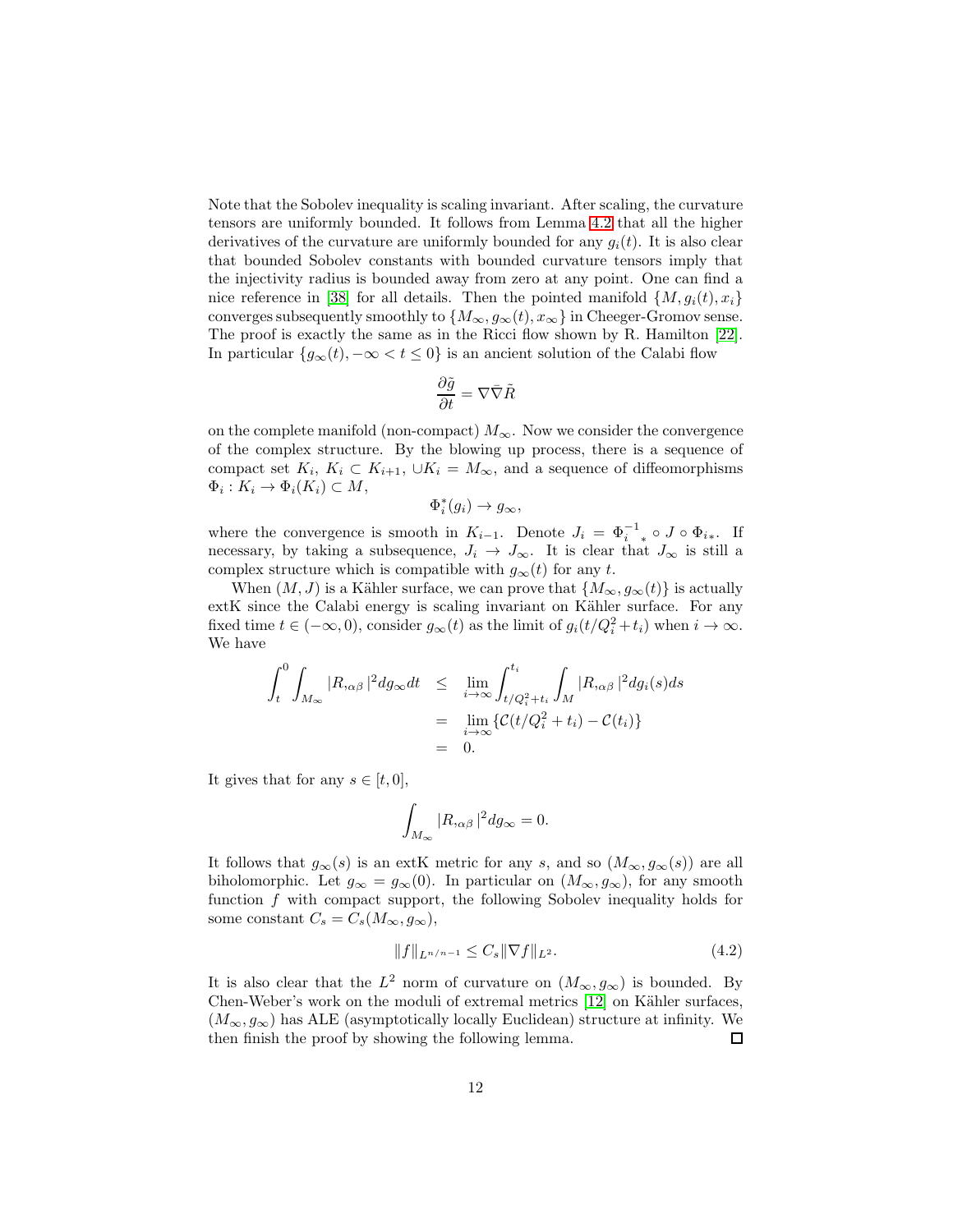<span id="page-12-0"></span>**Lemma 4.3.** Let  $(M_{\infty}, g_{\infty}, J_{\infty})$  be an ALE extK metric with complex dimension  $m > 1$ , then  $(M_{\infty}, g_{\infty}, J_{\infty})$  is scalar flat.

ALE spaces have been studied often in the literature. A complete manifold  $(X, g)$  is called asymptotically locally Euclidean (ALE) end of order  $\tau(\tau > 0)$  if there exists a finite subgroup  $\Gamma \subset SO(n)$  acting freely on  $\mathbb{R}^n \backslash B(0, R)$  and a  $C^{\infty}$ diffeomorphism  $\Psi: X \to (\mathbb{R}^n \backslash B(0, R)) / \Gamma$  such that under this identification,

$$
g_{ij} = \delta_{ij} + O(r^{-\tau}),
$$
  

$$
\partial^{|k|} g_{ij} = O(r^{-\tau-k}),
$$

for any partial derivative of order k as  $r \to \infty$ . We say an end is ALE is of order 0 if we can find a coordinate system as above with

$$
g_{ij} = \delta_{ij} + o(1),
$$
  

$$
\partial^{|k|} g_{ij} = o(r^{-k}),
$$

as  $r \to \infty$ . A complete, non-compact manifold  $(X, g)$  is called ALE is X can be written as the disjoint union of a compact set and finitely many ALE ends. When  $(X, g)$  is in addition a Kähler manifold,  $\Gamma \subset Gl(n/2, \mathbb{C}) \cap SO(n) =$  $U(n/2)$ ,  $n = 2m$ . In particular one can show that an ALE Kähler manifold has just one end, as results of Li and Tam [\[29\]](#page-28-12).

Now we are ready to prove Lemma [4.3.](#page-12-0)

*Proof.* Let  $(M_{\infty}, g_{\infty})$  be an ALE Kähler manifold with an extK metric  $g_{\infty}$ . Since  $\Gamma \subset U(m)$ , there exists an asymptotic coordinate  $\mathbb{C}^m \setminus B(0, R)/\Gamma$  on the ALE end. Through  $\pi : \mathbb{C}^m \backslash B(0,R) \to \mathbb{C}^m \backslash B(0,R)/\Gamma$ , the metric can be lifted up to  $\mathbb{C}^m \setminus B(0, R)$ . If  $g_{\infty}$  is extK, then  $\nabla R$  is the real part of a holomorphic vector, on  $\mathbb{C}^m \backslash B(0,R)$ , and one can express  $\nabla R$  as

$$
\sum_{i=1}^{m} f_i(z_1, \dots, z_m) \frac{\partial}{\partial z_i} + \overline{f_i(z_1, \dots, z_m)} \frac{\partial}{\partial \overline{z}_i},
$$

where  $f_i$   $(1 \leq i \leq m)$  are holomorphic functions on  $\mathbb{C}^m \setminus B(0, R)$ . By Hartgos' theorem, one can extend  $f_i$  to  $\mathbb{C}^m$ . Since the metric is ALE,  $|f_i|$  vanishes at infinity. Now the real part and imaginary part of  $f_i$  are both harmonic functions, the maximum principle implies  $f_i \equiv 0$ . So  $\nabla R \equiv 0$ . It follows that  $R = const$ .<br>The ALE condition implies that R has to be zero. The ALE condition implies that R has to be zero.

In the following we shall discuss some general properties along the Calabi flow using Theorem [1.1.](#page-1-0) First we define type I and type II singularities for the Calabi flow.

**Definition 4.4.** Suppose the Calabi flow exists in  $[0, T)$  for some finite time T and the curvature blows up at  $T$ . A singularity is called type I if

$$
\limsup_{t \to T} |Rm|^2(T-t) < \infty.
$$

Otherwise it is called a type II singularity.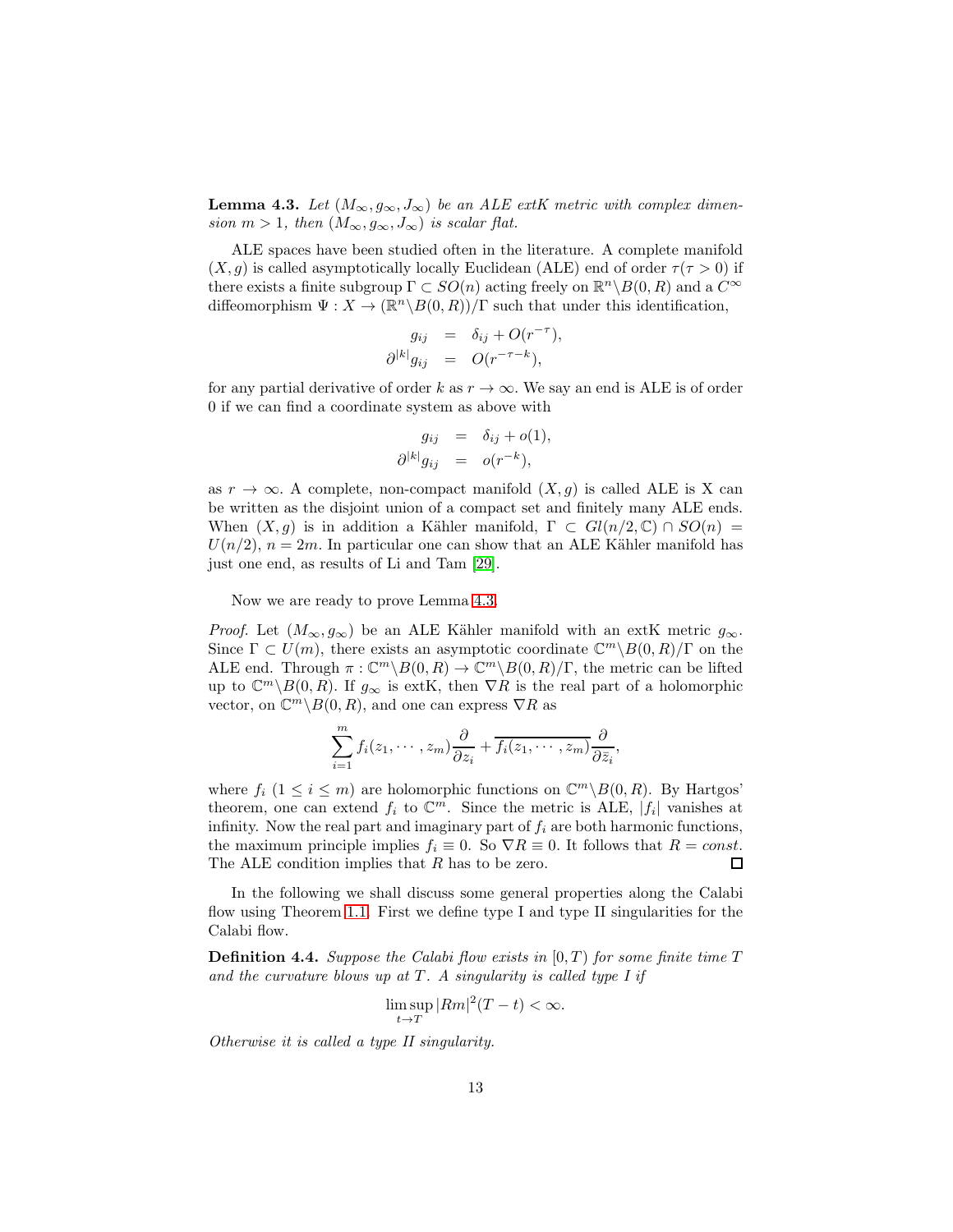**Proposition 4.5.** Let  $T$  be the maximal existence time of the Calabi flow on a Kähler surface. If  $T < \infty$  and the Sobolev constant is uniformly bounded, then there is no type I singularity. Namely,

$$
\limsup_{t \to T} |Rm|^2(T-t) = \infty.
$$

Proof. If not, then

$$
\limsup_{t \to T} |Rm|^2 (T - t) = C
$$

for some constant C. We can choose a sequence  $(x_i, t_i)$  such that

$$
Q_i := |Rm|(x_i, t_i) = \max_{0 \le s \le t_i, y \in M} |Rm|(y, s)
$$

and

$$
\lim_{i \to \infty} Q_i^2(T - t_i) = C.
$$

Then

$$
\left\{M, g_i(s) = Q_i g(t_i + sQ_i^{-2})\right\}
$$

converges to one parameter family of maximal bubble  $(M_{\infty}, g_{\infty}(s))$  evolved by the Calabi flow. By Theorem [1.1,](#page-1-0)  $g_{\infty}(s)$  is scalar flat and  $g_{\infty}(s) \equiv g_{\infty}(0)$  for any s. In particular, for any  $s \in (-\infty, 0],$ 

$$
\lim_{i \to \infty} Q_i^{-1} |Rm(x_i, t_i + sQ_i^{-2})| = 1.
$$

At time  $t_i - Q_i^{-2}(s = -1)$ , we have

$$
\lim_{i \to \infty} |Rm(x_i, t_i - Q_i^{-2})|^2 (T - (t_i - Q_i^{-2})) = \lim_{i \to \infty} Q_i^2 (T - t_i) + 1 = C + 1.
$$

It contradicts

$$
\limsup_{t \to T} |Rm|^2(T - t) = C.
$$

It completes the proof.

Theorem [1.1](#page-1-0) gives strong restrictions of possible singularities along the Calabi flow on a Kähler surface with the uniformly bounded Sobolev constants. We actually expect that the longtime existence holds for the Calabi flow on Kähler surfaces in this case. In this direction we can prove that

<span id="page-13-0"></span>**Theorem 4.6.** Consider the Calabi flow exists in  $[0, T)$  on Kähler surface with bounded Sobolev constants, and in addition if we have

$$
\int_M |Rm|^p dg < \infty
$$

for any  $p > 2$ , then  $T = \infty$ .

To prove this theorem, first we derive an estimate on  $W^{1,2}$  norm of the curvature.

 $\Box$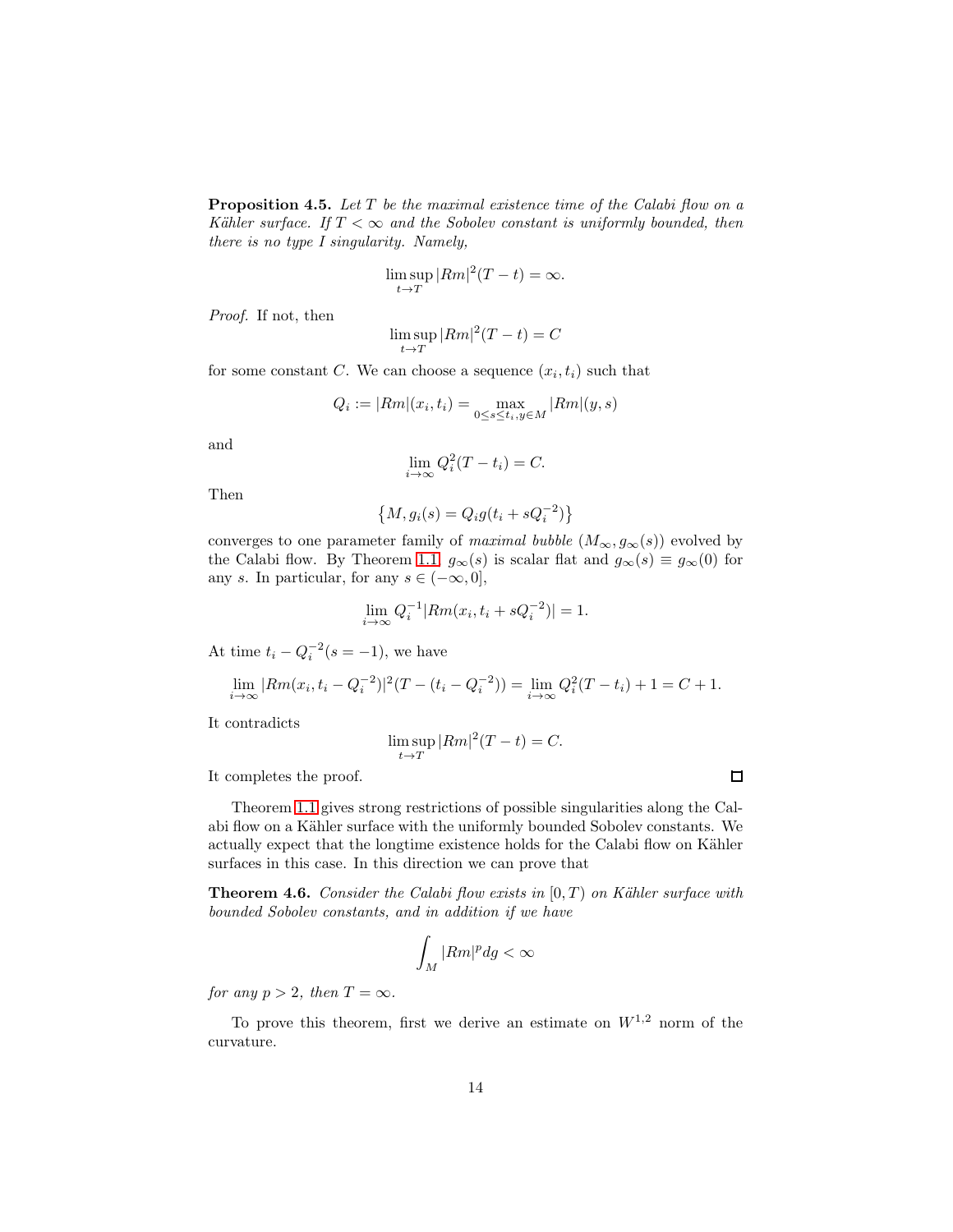<span id="page-14-0"></span>**Lemma 4.7.** The Calabi flow exists in  $[0, T)$  with uniformly bounded Sobolev constant. We have

$$
\frac{\partial}{\partial t} \int_M |\nabla Rm|^2 dg \le -\frac{1}{2} \int_M |\nabla^3 Rm|^2 dg + C(p, C_s) |Rm|_{L^p}^{3p/(p-2)} + C(p, C_s) |Rm|_{L^p}^3.
$$

for any  $p > 2$ .

Proof. Recall the evolution equation

$$
\frac{\partial}{\partial t} \int_M |\nabla Rm|^2 dg = -\int_M |\nabla^3 Rm|^2 dg + \int_M Rm*\nabla^2 Rm*\nabla^2 Rmdg
$$
  
+ 
$$
\int_M Rm*\nabla Rm*\nabla^3 Rmdg
$$
  
= 
$$
- \int_M |\nabla^3 Rm|^2 dg + \int_M Rm*\nabla^2 Rm*\nabla^2 Rmdg
$$
  
+ 
$$
\int_M \nabla Rm*\nabla Rm*\nabla^2 Rmdg.
$$

By Hölder inequality we know

$$
\left| \int_M Rm*\nabla^2 Rm*\nabla^2 Rmdg \right| \leq \int_M |Rm||\nabla^2 Rm|^2 dg
$$
  

$$
\leq \left\{ \int_M |Rm|^p dg \right\}^{1/p} \left\{ \int_M |\nabla^2 Rm|^{2q} dg \right\}^{1/q},
$$

where  $1/p + 1/q = 1$ . Using Lemma [4.1](#page-9-3) (Sobolev inequality for tensors), we obtain

$$
|\nabla^2 Rm|_{L^4} \leq C_s (|\nabla^3 Rm|_{L^2} + |\nabla^2 Rm|_{L^2}).
$$

Combining the interpolation inequality [\(3.6\)](#page-7-0) in Section 3, we can get

$$
\left| \int_{M} Rm * \nabla^{2} Rm * \nabla^{2} Rmdg \right| \leq \int_{M} |Rm| |\nabla^{2} Rm|^{2} dg
$$
  
\n
$$
\leq \left\{ \int_{M} |Rm|^{p} dg \right\}^{1/p} \left\{ \int_{M} |\nabla^{2} Rm|^{2q} dg \right\}^{1/q}
$$
  
\n
$$
\leq |Rm|_{L^{p}} |\nabla^{2} Rm|_{L^{4}}^{2q} |\nabla^{2} Rm|_{L^{2}}^{2(1-a)}
$$
  
\n
$$
\leq C |Rm|_{L^{p}} C_{s} (|\nabla^{3} Rm|_{L^{2}} + |\nabla^{2} Rm|_{L^{2}})^{2a} |\nabla^{3} Rm|_{L^{2}}^{4(1-a)/3}
$$
  
\n
$$
\leq C |Rm|_{L^{p}} |\nabla^{3} Rm|_{L^{2}}^{2(2+a)/3} + C |Rm|_{L^{p}} |\nabla^{3} Rm|_{L^{2}}^{4/3},
$$

where  $1/2q = a/4 + (1 - a)/2$ , and so  $a = 2 - 2/q$ . It is easy to see

$$
C|Rm|_{L^p} |\nabla^3 Rm|_{L^2}^{2(2+a)/3} \le \frac{1}{8} |\nabla^3 Rm|_{L^2}^2 + C|Rm|_{L^p}^{3q/(2-q)},
$$

and

$$
C|Rm|_{L^p} |\nabla^3 Rm|_{L^2}^{4/3} \leq \frac{1}{8} |\nabla^3 Rm|_{L^2}^2 + C|Rm|_{L^p}^3.
$$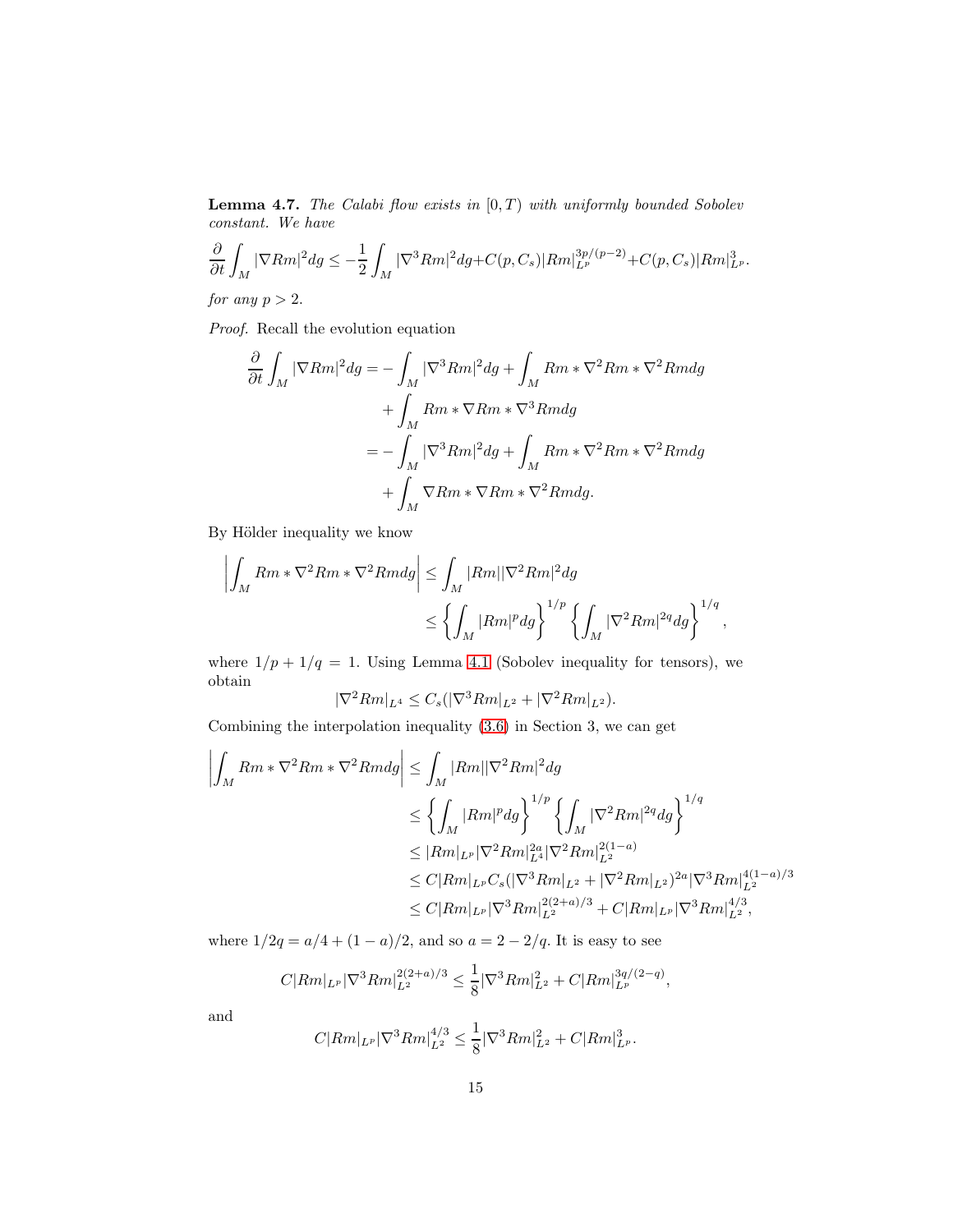It gives us that

$$
\left| \int_{M} \nabla Rm * \nabla Rm * \nabla^2 Rmdg \right| \leq \frac{1}{4} |\nabla^3 Rm|_{L^2}^2 + C|Rm|_{L^p}^{3p/(p-2)} + C|Rm|_{L^p}^3.
$$

We can also estimate

$$
\left| \int_M \nabla Rm * \nabla Rm * \nabla^2 Rmdg \right| \leq \int_M |\nabla^2 Rm| \nabla Rm|^2 dg
$$
  

$$
\leq \left\{ \int_M |\nabla^2 Rm|^q dg \right\}^{1/q} \left\{ \int_M |\nabla Rm|^{2r} dg \right\}^{1/r}.
$$

Recall the interpolation inequality [\(3.6\)](#page-7-0),

$$
\left\{\int_M |\nabla Rm|^{2r}dg\right\}^{1/r} \le \left\{\int_M |\nabla^2 Rm|^s dg\right\}^{1/s} \left\{\int_M |Rm|^t dg\right\}^{1/t},
$$

where  $1/r = 1/s + 1/t$ . Choose  $s = q, t = p$ , it follows that

$$
\left| \int_M \nabla Rm * \nabla Rm * \nabla^2 Rmdg \right| \leq \left\{ \int_M |\nabla^2 Rm|^q dg \right\}^{2/q} \left\{ \int_M |Rm|^p dg \right\}^{1/p},
$$

where  $2/q + 1/p = 1$ . Similarly we can estimate that

$$
\left| \int_{M} \nabla Rm * \nabla Rm * \nabla^2 Rmdg \right| \leq \frac{1}{4} |\nabla^3 Rm|_{L^2}^2 + C|Rm|_{L^p}^{3p/(p-2)} + C|Rm|_{L^p}^3.
$$

Combining these estimates, it follows that

$$
\frac{\partial}{\partial t} \int_M |\nabla Rm|^2 dg \le -\frac{1}{2} \int_M |\nabla^3 Rm|^2 dg + C(p, C_s) |Rm|_{L^p}^{3p/(p-2)} + C(p, C_s) |Rm|_{L^p}^3.
$$
\n
$$
\Box
$$

Now we are in the position to prove Theorem [4.6.](#page-13-0)

*Proof.* If  $T < \infty$ , Lemma [4.7](#page-14-0) gives that  $W^{1,2}$  norm of the curvature is bounded by  $L^p$  norm of curvature for any  $p > 2$ . If the curvature blows up, we can get a sequence  $(x_i, t_i)$  such that

$$
Q_i = |Rm|(x_i, t_i) = \max_{x \in M, t \le t_i} |Rm|(x, t).
$$

Then we know that  $\{M, g_i(s) = Q_i g(t_i + Q_i^2 s), x_i\}$  converges smoothly (in Cheeger-Gromov sense) to a maximal bubble  $\{M_{\infty}, g_{\infty}, x_{\infty}\}\$ . In particular  $g_{\infty}(s) \equiv$  $g_{\infty}(0)$  for any  $s \in (-\infty, 0)$  and  $g_{\infty}(0)$  is scalar flat. Now

$$
\int_{M_{\infty}} |\nabla Rm_{\infty}|^2 dg_{\infty} \leq \lim_{i \to \infty} \int_M |\nabla Rm|_{g_i}^2 dg_i
$$
  

$$
\leq \lim_{i \to \infty} Q_i^{-2} \int_M |\nabla Rm|^2 dg = 0.
$$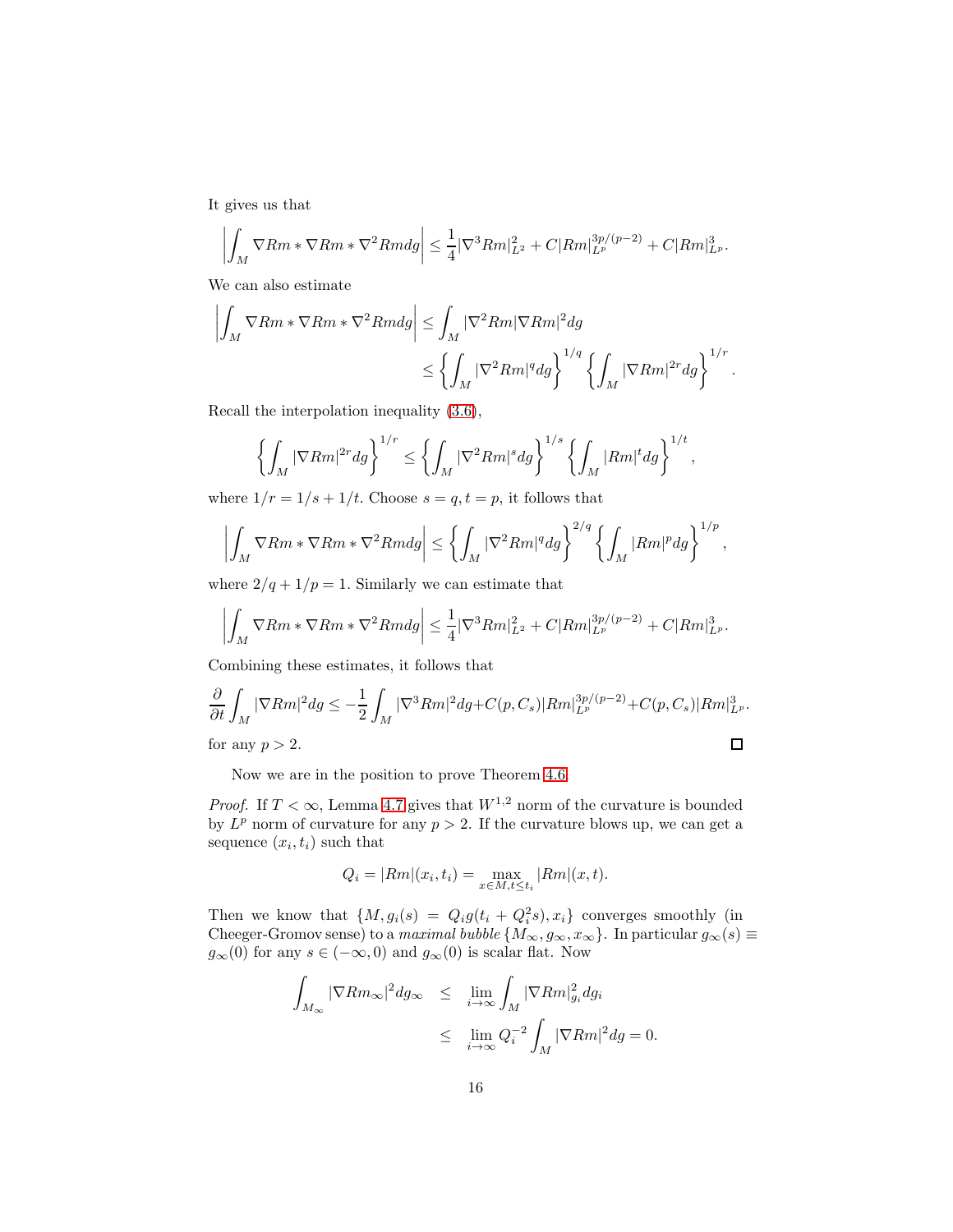It gives that

$$
\int_{M_{\infty}} |\nabla Rm_{\infty}|^2 dg_{\infty} = 0.
$$

It forces that  $(M_{\infty}, g_{\infty})$  is a flat metric. That is a contradiction.

# <span id="page-16-0"></span>5 Scalar flat ALE Kähler surface

Suppose  $(M_{\infty}, g_{\infty}, J_{\infty})$  is a scalar flat ALE Kähler surface in Theorem [1.1.](#page-1-0) In this section we derive some properties of  $(M_{\infty}, g_{\infty})$ , which will be used crucially in proving Theorem [1.2.](#page-2-0) Many results in this section follow from [\[10\]](#page-27-5). The following lemma is due to [\[10\]](#page-27-5).

<span id="page-16-1"></span>**Lemma 5.1.**  $M_{\infty}$  is diffeomorphic to an open subset U of M. If  $b_1(M) = 0$ , then  $b_1(M_\infty) = b_3(M_\infty) = 0$ , and  $b_2(M_\infty) \leq b_-(M)$ .

*Proof.*  $(M_{\infty}, g_{\infty})$  is obtained by a pointed Gromov-Hausdorff limit of re-scaled versions of  $M$ , and after scaling the curvature is uniformly bounded. Therefore the convergence is smooth (in Cheeger-Gromov sense) in any compact subset of  $M_{\infty}$ , by applying suitable diffeomorphisms. Since  $M_{\infty}$  is a scalar flat ALE Kähler manifold with one end,  $M_{\infty}$  is diffeomorphic to the interior of a compact domain  $U \subset M_{\infty}$  with smooth boundary  $S^3/\Gamma$ . And U can then be mapped diffeomorphically into  $M$ , resulting in a decomposition

$$
M \approx U \cup_{S^3/\Gamma} V
$$

where U and V are manifolds with boundary,  $M_{\infty} \approx Int(U)$ , and  $\partial U = \partial V =$  $S^3/\Gamma$ . We have the exact sequence

$$
0 \to \Omega^*(M) \to \Omega^*(U) \oplus \Omega^*(V) \to \Omega^*(S^3/\Gamma) \to 0.
$$

If  $b_1(M) = 0$ , the Mayer-Vietories sequence implies that both U and V have  $b_1 = b_3 = 0$ , while

$$
H^2(M, \mathbb{R}) = H^2(U, \mathbb{R}) \oplus H^2(V, \mathbb{R}).
$$

Since the analogous statement hold similarly for homology, the intersection form of  $M_{\infty} = Int(U)$  is just the restriction of the intersection form of  $H^2(M)$  to the linear subspace  $H^2(U) \subset H^2(M)$ . But the intersection form of  $M_{\infty}$  is negative  $(W_{+} = 0)$ , hence  $b_2(M_{\infty}) \leq b_-(M)$ .  $\Box$ 

First of all  $(M_{\infty}, J_{\infty})$  cannot have trivial topology.

**Lemma 5.2** ([\[10\]](#page-27-5)). Let  $(M_{\infty}, g_{\infty})$  be a simply connected scalar flat ALE Kähler metric, then  $b_2(M_{\infty}) \neq 0$ .

The following lemma appears also in [\[10\]](#page-27-5) implicitly.

 $\Box$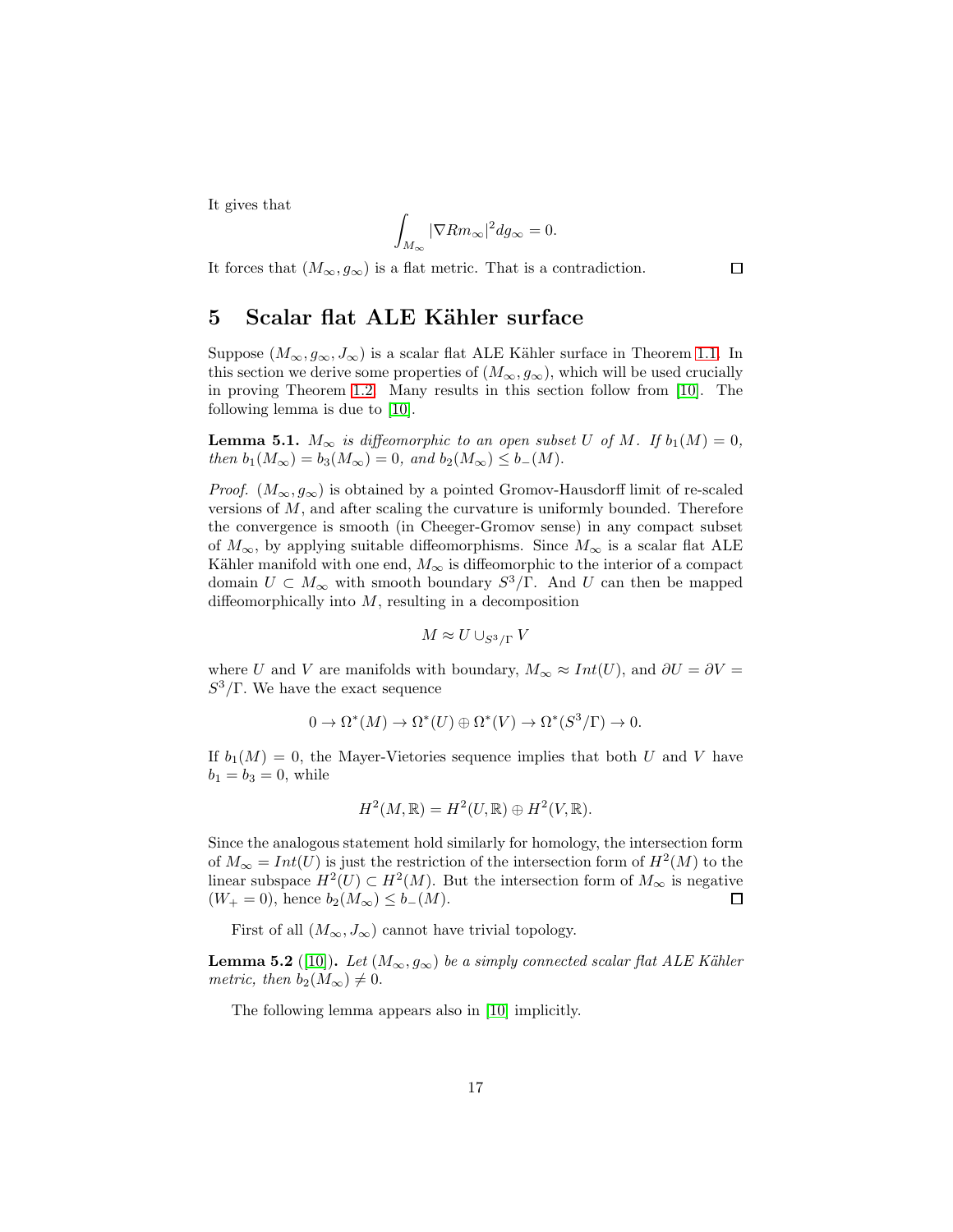**Lemma 5.3** (Lagrangian condition). If  $M_{\infty}$  contains some compact 2-sphere S, then M contains a sequence of 2-spheres  $S_i$  corresponding to S. Moreover, the homology class of  $S_i$  satisfies that

$$
[\emptyset][S_i] \to 0,
$$

when  $i \to \infty$ , which we call Lagrangian condition for the sequence of  $S_i$ .

*Proof.*  $(M_{\infty}, g_{\infty})$  is constructed as the pointed limit of  $(M, g_i)$  after blowing up. If  $M_{\infty}$  contains a compact 2-sphere S, then  $(M, g_i)$  contains a compact 2-sphere for each i, and after blowing up, the image of  $S_i$  converges to S. Since the scaling factor goes to infinity as  $i \to \infty$ , the area of  $S_i$  with respect to  $g_i$ must tend to zero. By Wirtinger's inequality, we end up with

$$
|[S_i][\varphi_i]| \leq Area_{g_i}(S_i) \to 0.
$$

Hence

$$
[\emptyset][S_i] = [\emptyset_i][S_i] \to 0.
$$

It means  $S_i$  behaves like a Lagrangian class with respect to [ø] when i is big.  $\Box$ 

The classification of ALE scalar flat Kähler metrics on complete surfaces might be too ambitious. But we know much better if  $(M_{\infty}, g_{\infty})$  admits a toric structure. Following [\[10\]](#page-27-5) (Proposition 16), we have

**Lemma 5.4.** Let  $(M, [\omega])$  be a compact toric surface. Suppose the Calabi flow with the initial metric which is invariant under toric action, if the curvature tensor is not uniformly bounded, then we can form a maximal bubble  $(M_{\infty}, g_{\infty})$ . Moreover  $(M_{\infty}, g_{\infty})$  is toric and  $H_2(M_{\infty}, \mathbb{Z})$  is generated by holomorphic  $\mathbb{CP}^1$ s embedded in  $M_{\infty}$ .

We can understand  $(M_{\infty}, g_{\infty})$  in more detail by its toric structure. If  $b_2(M_\infty) = 1, H_2(M_\infty, \mathbb{Z})$  is generated by a holomorphic  $\mathbb{CP}^1 s \mathbb{Z}$  with self intersection  $(-k)$ , then the group  $\Gamma = \mathbb{Z}_k$  and

$$
c_1 = \frac{k-2}{k}[E].
$$

Hence

<span id="page-17-0"></span>
$$
\int_{M_{\infty}} |Ric_0|^2 dg_{\infty} = 8\pi^2 \frac{(k-2)^2}{k}.
$$
\n(5.1)

If  $b_2(M_\infty) = 2$ , then there is a basis for  $H_2(M_\infty, \mathbb{Z})$ , represented by a pair of totally geodesics and holomorphic  $\mathbb{CP}^1 s E_1, E_2$ , in which the intersection form becomes

$$
\left(\begin{array}{cc} -k & 1\\ 1 & -l \end{array}\right)
$$

for some positive  $k \geq 2$  and  $l \geq 1$   $(k \geq l)$ . Moreover  $\Gamma = \mathbb{Z}_{kl-1}$  and

$$
c_1 = \left(1 - \frac{l+1}{kl-1}\right)[E_1] + \left(1 - \frac{k+1}{kl-1}\right)[E_2].
$$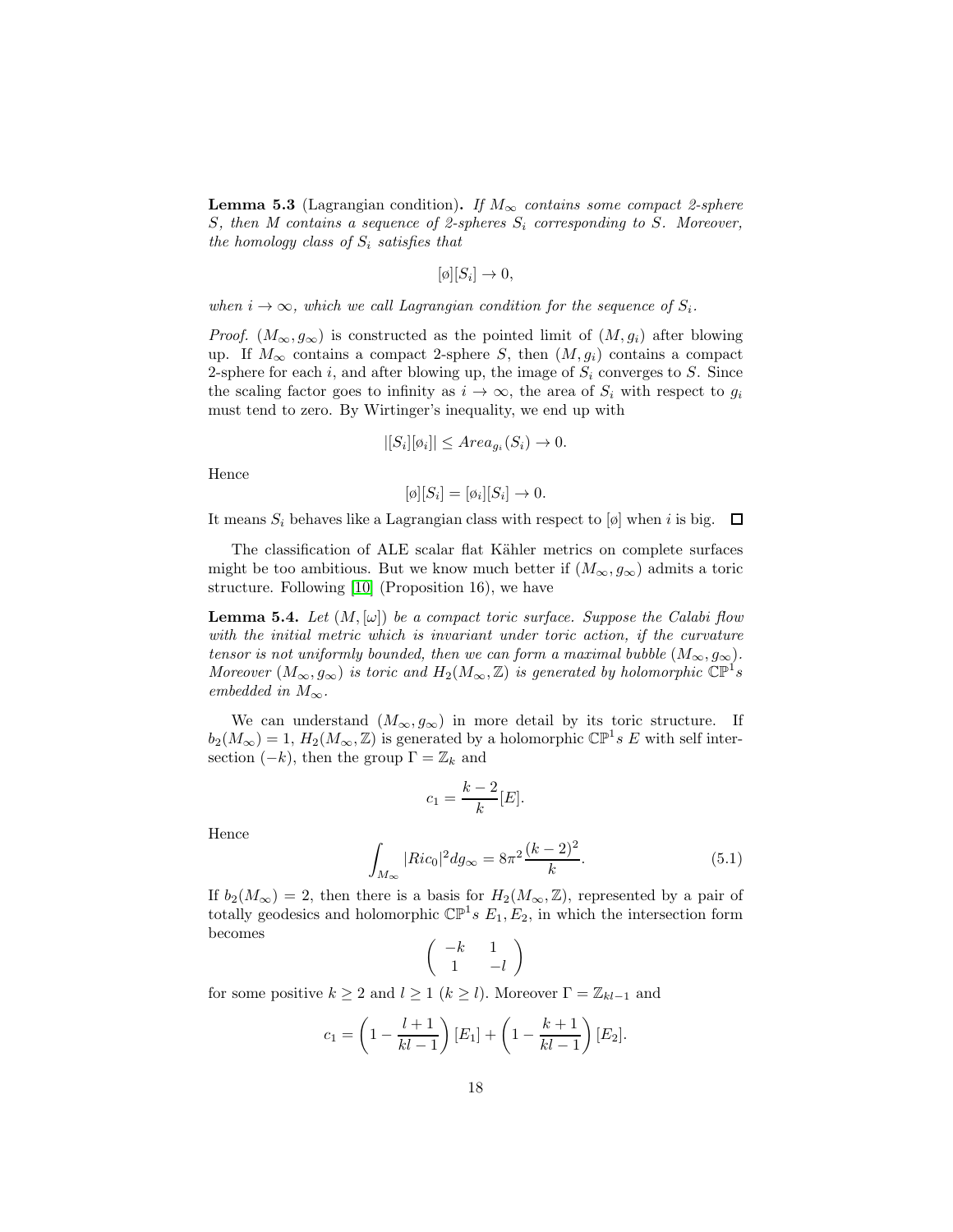Hence

<span id="page-18-1"></span>
$$
\int_{M_{\infty}} |Ric_0|^2 dg_{\infty} = 8\pi^2 \left\{ k \left( 1 - \frac{l+1}{kl-1} \right)^2 + l \left( 1 - \frac{k+1}{kl-1} \right)^2 \right\}
$$

$$
-16\pi^2 \left( 1 - \frac{l+1}{kl-1} \right) \left( 1 - \frac{k+1}{kl-1} \right). \tag{5.2}
$$

If  $b_2(M_\infty) = 3$ , there is a basis for  $H_2(M_\infty, \mathbb{Z})$ , represented by a triple of totally geodesic  $\mathbb{CP}^1 s E_1, E_2, E_3$ , in which the intersection form is given by

$$
\left(\begin{array}{ccc} -i & 1 & 0 \\ 1 & -j & 1 \\ 0 & 1 & -k \end{array}\right),
$$

for some positive  $i, j, k$ . Moreover,

$$
c_1 = \left(1 - \frac{jk}{ijk - i - k}\right)[E_1] + \left(1 - \frac{k + i}{ijk - i - k}\right)[E_2] + \left(1 - \frac{ij}{ijk - i - k}\right)[E_3].
$$

Hence

<span id="page-18-2"></span>
$$
\int_{M_{\infty}} |Ric_0|^2 dg_{\infty} =
$$
\n
$$
8\pi^2 \left\{ \left( 1 - \frac{jk}{ijk - i - k} \right)^2 i + \left( 1 - \frac{k + i}{ijk - i - k} \right)^2 j + \left( 1 - \frac{ij}{ijk - i - k} \right)^2 k \right\}
$$
\n
$$
-16\pi^2 \left( 1 - \frac{k + i}{ijk - i - k} \right) \left( 2 - \frac{j(i + k)}{ijk - i - k} \right).
$$
\n(5.3)

# <span id="page-18-0"></span>6 Proof of Theorem [1.2](#page-2-0)

It is clear from last section that if a maximal bubble is formed along the Calabi flow, it has to be very restrictive, in particular with toric assumption. One certainly expects that such a bubble cannot be formed along the Calabi flow, in particular for some special cases. This actually leads to the fact that the curvature cannot blow up along the Calabi flow. In the following we prove that the Sobolev constants are uniformly bounded and the bubble cannot be formed for the example in Theorem [1.2.](#page-2-0) The main tools to rule out bubbles are the Gauss-Bonnet formula and the signature formula. For a compact smooth 4-manifold  $(M, g)$ , the Gauss-Bonnet formula is

$$
\frac{1}{8\pi^2} \int_M \left( |W_+|^2 + |W_-|^2 + \frac{R^2}{24} - \frac{|Ric_0|^2}{2} \right) dg = \chi(M),
$$

and the signature formula is

$$
\frac{1}{12\pi^2} \int_M (|W_+|^2 - |W_-|^2) dg = \tau(M).
$$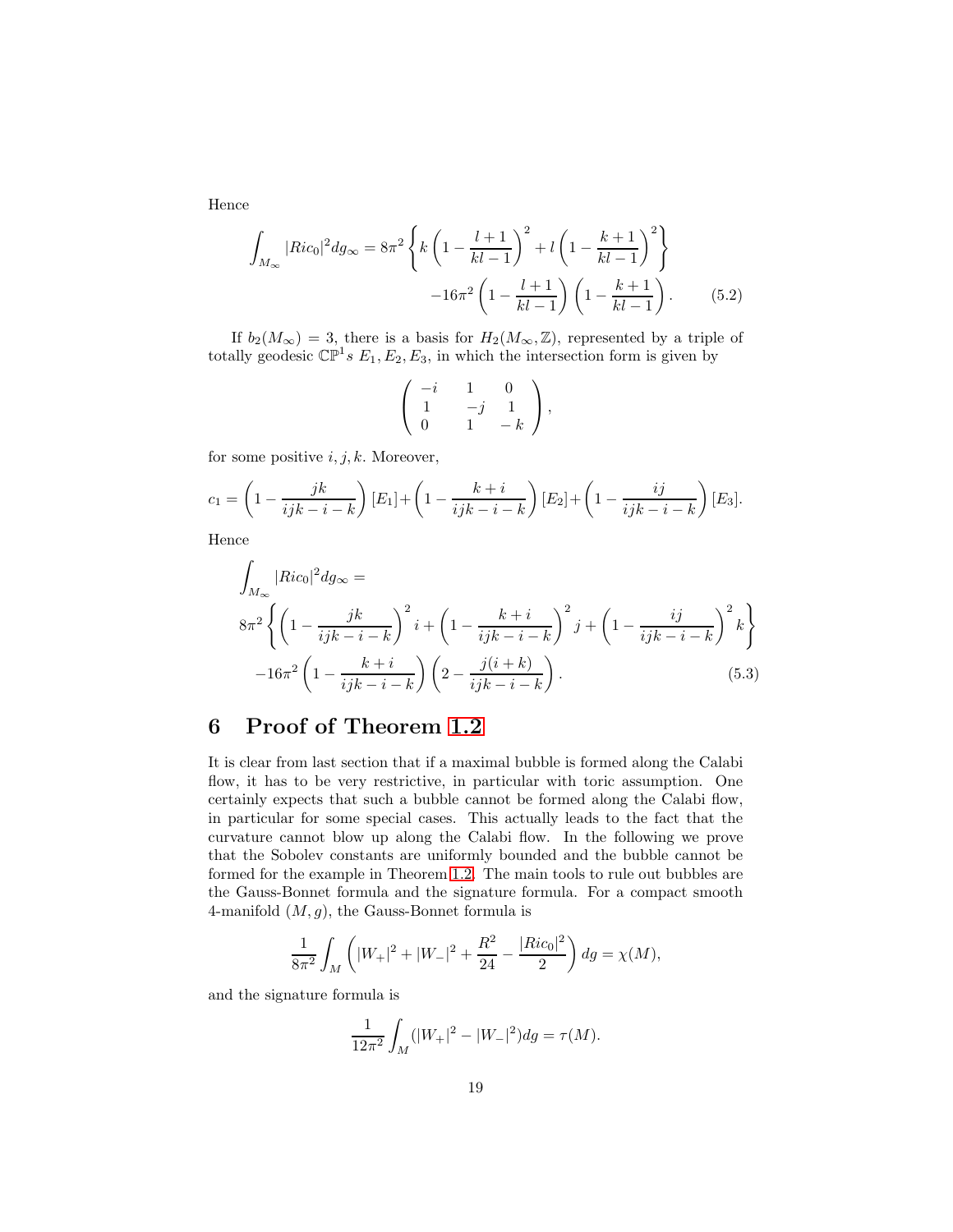Here  $R$  is the scalar curvature and  $Ric_0$  is the traceless Ricci curvature. If  $M$ admits an orientation-compatible almost complex structure, then

$$
c_1^2 = 2\chi + 3\tau.
$$

The Kähler condition implies

$$
\int_M |W_+|^2 dg = \int_M \frac{R^2}{24} dg.
$$

Suppose  $M = \mathbb{CP}^2 \sharp 3\mathbb{CP}^2$ , we get

<span id="page-19-2"></span>
$$
\int_{M} |Ric_{0}|^{2} dg = \frac{1}{4} \int_{M} R^{2} dg - 8\pi^{2} c_{1}^{2} = \frac{1}{4} \int_{M} R^{2} dg - 48\pi^{2},
$$
 (6.1)

and

<span id="page-19-1"></span>
$$
\int_{M} |W_{-}|^{2} dg = \frac{1}{24} \int_{M} R^{2} dg + 24\pi^{2}.
$$
\n(6.2)

If  $(M_{\infty}, g_{\infty})$  is any ALE 4-manifold with finite group  $\Gamma \subset SO(4)$  at infinity, then the Gauss-Bonnet formula becomes

$$
\frac{1}{8\pi^2} \int_{M_{\infty}} \left( |W_+|^2 + |W_-|^2 + \frac{R^2}{24} - \frac{|Ric_0|^2}{2} \right) dg_{\infty} = \chi(M_{\infty}) - \frac{1}{|\Gamma|}
$$

and the signature formula becomes

$$
\frac{1}{12\pi^2} \int_{M_{\infty}} (|W_+|^2 - |W_-|^2) dg_{\infty} = \tau(M_{\infty}) + \eta(S^3/\Gamma),
$$

where  $\chi(M_{\infty})$  is the Euler characteristic of non-compact manifold  $M_{\infty}$  and  $\eta(S^3/\Gamma)$  is called  $\eta$  invariant. When  $(M_{\infty}, g_{\infty})$  is scalar flat Kähler, the formulas can be reduced to

<span id="page-19-0"></span>
$$
\frac{1}{8\pi^2} \int_{M_{\infty}} \left( |W_{-}|^2 - \frac{|Ric_0|^2}{2} \right) dg_{\infty} = \chi(M_{\infty}) - \frac{1}{|\Gamma|} \tag{6.3}
$$

and

$$
-\frac{1}{12\pi^2} \int_{M_{\infty}} |W_{-}|^2 d\mu_{g_{\infty}} = \tau(M_{\infty}) + \eta(S^3/\Gamma). \tag{6.4}
$$

Note that the  $L^2$  norm of curvature is scaling-invariant in 4 dimension. If  $(M_{\infty}, g_{\infty})$  is a maximal bubble of  $(M, g)$ , we have

<span id="page-19-3"></span>
$$
\int_{M} |Ric_{0}|^{2} dg \ge \int_{M_{\infty}} |Ric_{0}|^{2} dg_{\infty},
$$
\n(6.5)

and

$$
\int_{M} |W_{-}|^{2} dg \ge \int_{M_{\infty}} |W_{-}|^{2} dg_{\infty}.
$$
\n(6.6)

To prove Theorem [1.2,](#page-2-0) we first show that the Sobolev constants are uniformly bounded along the Calabi flow.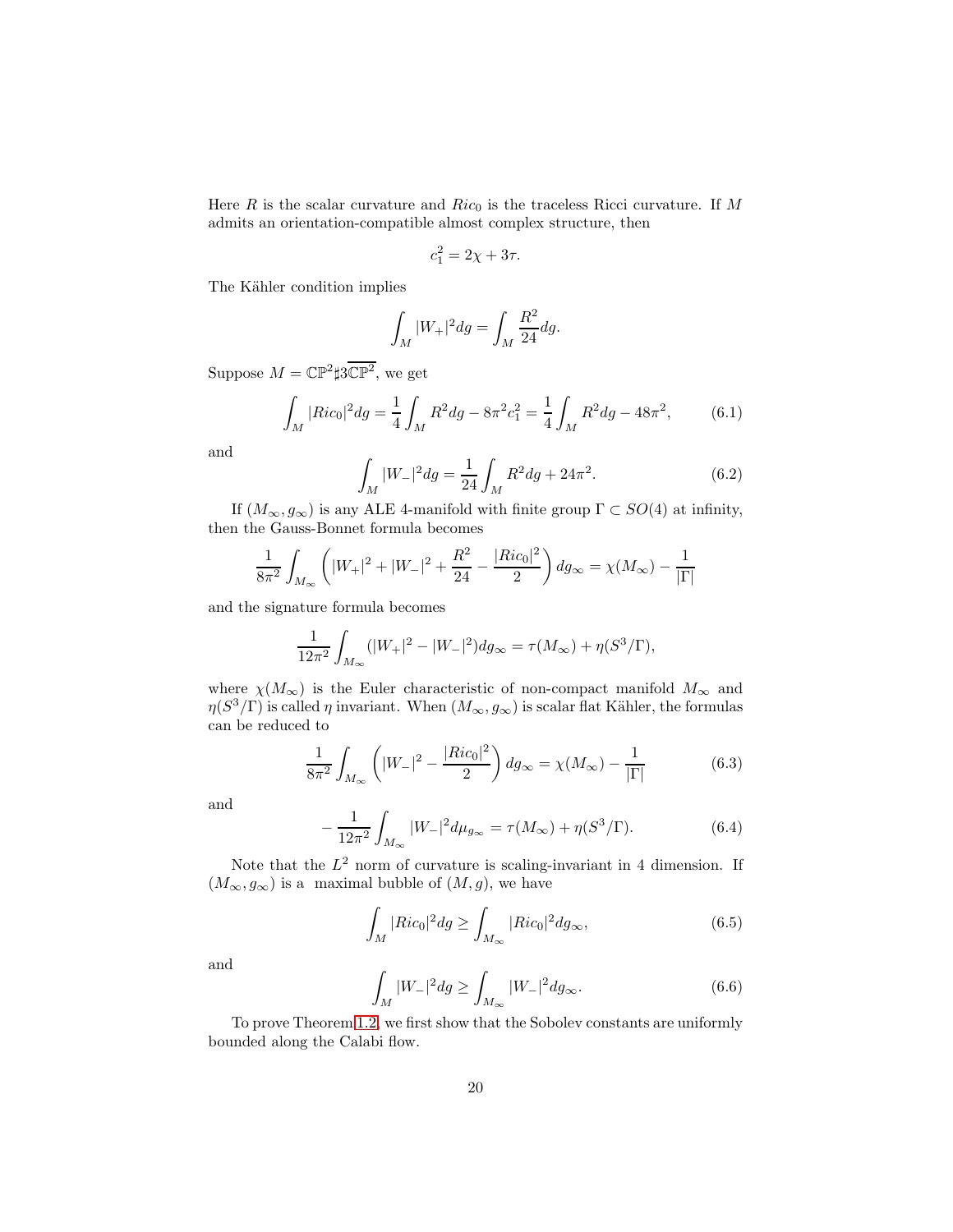**Lemma 6.1.** Let  $[\omega] = 3H - 1/2([E_1] + [E_2] + [E_3])$  on  $\mathbb{CP}^2$ #3 $\mathbb{CP}^2$ . Suppose the initial metric  $\omega_0 \in [\omega]$  satisfies

$$
\int_M R^2 dg_0 < 32\pi^2 (6 + 25/11),
$$

then the Sobolev constants of  $\omega(t)$  are uniformly bounded from above once the Calabi flow exists.

Proof. The proof is a generalization of Tian's idea for positive constant scalar curvature metrics on Kähler surfaces [\[34\]](#page-29-4), [\[35\]](#page-29-5). Suppose  $g$  is a Kähler metric, the Yamabe constant for the conformal class [g] takes the formula

$$
Y_{[g]} = \inf_{u>0} \frac{\int_M (6|\nabla u|^2 + R_g u^2) dg}{(\int_M u^4 dg)^{1/2}}
$$

So for any  $u > 0$ ,

<span id="page-20-0"></span>
$$
Y_{[g]}\left(\int_M u^4 dg\right)^{1/2} \le \int_M (6|\nabla u|^2 + R_g u^2) dg. \tag{6.7}
$$

Note that the inequality [\(6.7\)](#page-20-0) holds also for any u since  $|\nabla |u| \leq |\nabla u|$  at  $u \neq 0$ . A calculation [\[35,](#page-29-5) [10\]](#page-27-5) shows that

<span id="page-20-2"></span>
$$
Y_{[g]}^2 \ge 96\pi^2 c_1^2 - 2\int_M R^2 dg.
$$
\n(6.8)

.

If the Calabi energy satisfies

$$
\int_M R^2 dg < 48\pi^2 c_1^2,
$$

one can get a priori positive lower bound for  $Y_{[g]}^2$ . Once  $Y_{[g]} > 0$  and  $R_g$  is bounded a priori, the Sobolev constant is bounded from above by [\(6.7\)](#page-20-0) a priori. These two conditions can be checked directly for extremal metrics (or constant scalar curvature metrics), see examples in [\[10\]](#page-27-5).

By a careful analysis, one can generalize this idea to the Calabi flow without any bound on scalar curvature. Suppose that  $g_0 \in [\omega]_{1/2}$  on  $\mathbb{CP}^2 \sharp 3\mathbb{CP}^2$  satisfies

<span id="page-20-1"></span>
$$
\int_{M} R^{2} dg_{0} < 32\pi^{2} (6 + 25/11). \tag{6.9}
$$

Let  $\underline{R}$  be the average of the scalar curvature and let V be the volume of M for any metric in  $(M, [\omega])$ , then

$$
\underline{R}^2 V = 32\pi^2 (75/11).
$$

It is direct to check that [\(6.9\)](#page-20-1) is equivalent to

$$
\int_M R_0^2 dg_0 < 32\pi^2 c_1^2 + \frac{1}{3} \underline{R}^2 V,
$$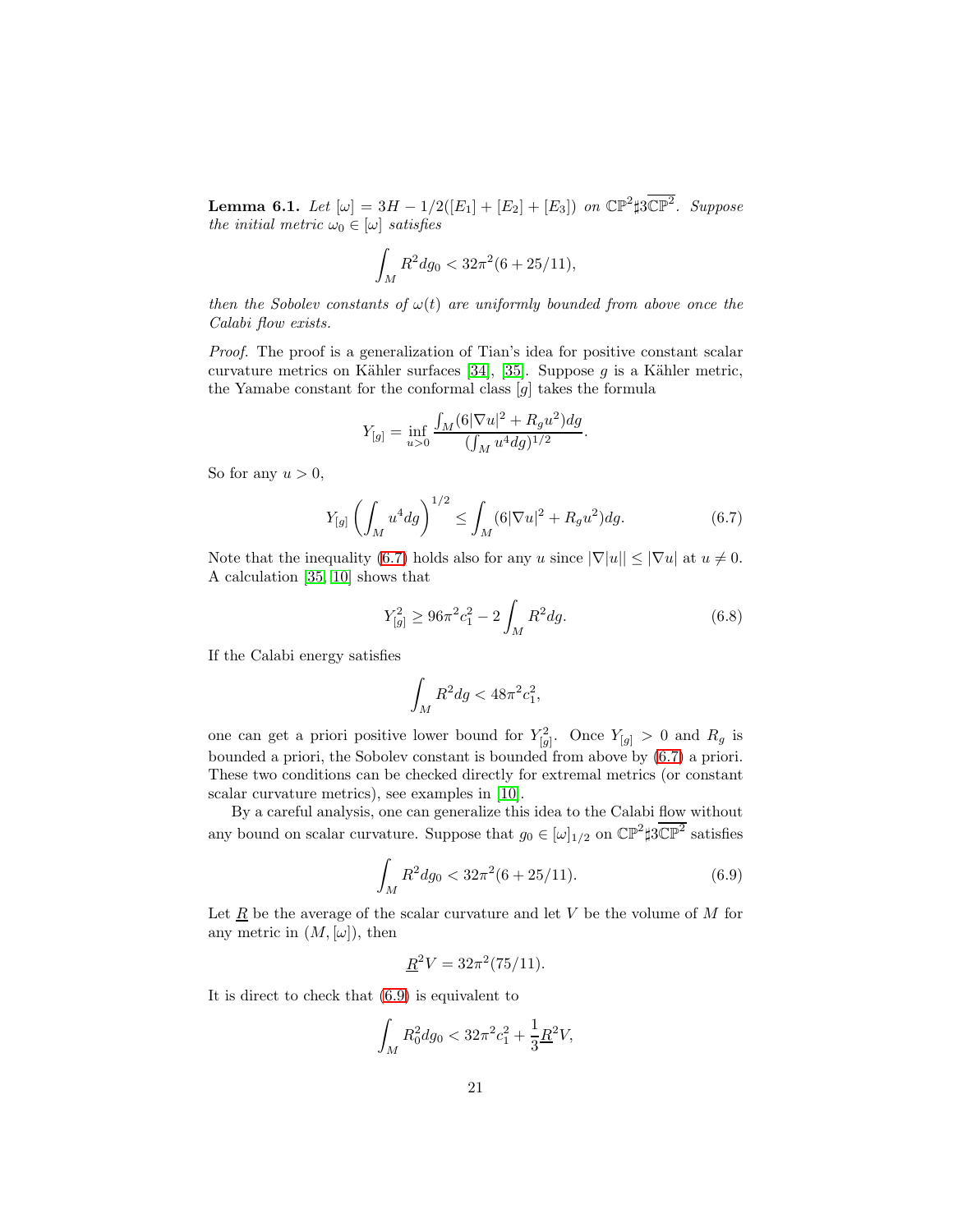which we can rewrite as

$$
\int_M (R_{g_0} - \underline{R})^2 dg_0 < 96\pi^2 c_1^2 - 2 \int_M R_{g_0}^2 dg_0.
$$

By [\(6.8\)](#page-20-2), we get that

<span id="page-21-0"></span>
$$
Y_{[g_0]}^2 > \int_M (R_{g_0} - \underline{R})^2 dg_0.
$$
\n(6.10)

.

First we show that  $Y_{[g_0]}$  has to be positive. Pick up a minimizing sequence  $u_i$ , and there exist positive  $\epsilon_i \to 0$  such that

$$
Y_{[g_0]} + \epsilon_i = \frac{\int_M (6|\nabla u_i|^2 + R_{g_0} u_i^2) dg_0}{(\int_M u_i^4 dg_0)^{1/2}}
$$

It follows that

$$
(Y_{[g_0]} + \epsilon_i)|u_i|_{L^4}^2 = 6 \int_M |\nabla u_i|^2 dg_0 + \int_M R_{g_0} u_i^2 dg_0.
$$

So we can get that

<span id="page-21-1"></span>
$$
(Y_{[g_0]} + \epsilon_i)|u_i|_{L^4}^2 - \int_M (R_{g_0} - \underline{R})u_i^2 dg = 6|\nabla u_i|_{L^4}^2 + \underline{R}|u_i|_{L^2}^2.
$$
 (6.11)

If  $Y_{[g_0]}$  is negative, by [\(6.10\)](#page-21-0), the left hand side of [\(6.11\)](#page-21-1) is negative for some i sufficient large, while the right hand side is positive. Contradiction.

If  $Y_{[g_0]}$  is positive, we can rewrite [\(6.7\)](#page-20-0) as

$$
|u|_{L^4}^2 - \frac{1}{Y_{[g_0]}} \int_M (R_{g_0} - \underline{R}) u^2 dg_0 \le 6Y_{[g_0]}^{-1} |\nabla u|_{L^2}^2 + \underline{R} Y_{[g_0]}^{-1} |u|_{L^2}^2.
$$

By the Cauchy-Schwarz inequality, it follows that

$$
|u|_{L^4}^2 \leq \frac{6}{Y_{[g_0]} - |R_{g_0} - \underline{R}|_{L^2}} |\nabla u|_{L^2}^2 + \frac{\underline{R}}{Y_{[g_0]} - |R_{g_0} - \underline{R}|_{L^2}} |u|_{L^2}.
$$

The sobolev constant on a four dimensional Riemannian manifold is defined to be the smallest constant  $C_s$  such that

$$
|u|_{L^4}^2 \le C_s (|\nabla u|_{L^2}^2 + Vol^{-1/2} |u|_{L^2}^2).
$$

Note that this definition is scaling invariant. In our case, we can compute that  $R\sqrt{Vol} = 20\pi\sqrt{6/11}$  for  $[\omega]_{1/2}$  and it is scaling invariant. So we can get that

$$
C_s \leq 20\pi\sqrt{6/11}(Y_{[g_0]} - |R_{g_0} - \underline{R}|_{L^2})^{-1}.
$$

Since the Calabi energy is decreasing, the above estimate certainly holds along the Calabi flow.  $\Box$ 

Now we are ready to show the details to rule out bubbles.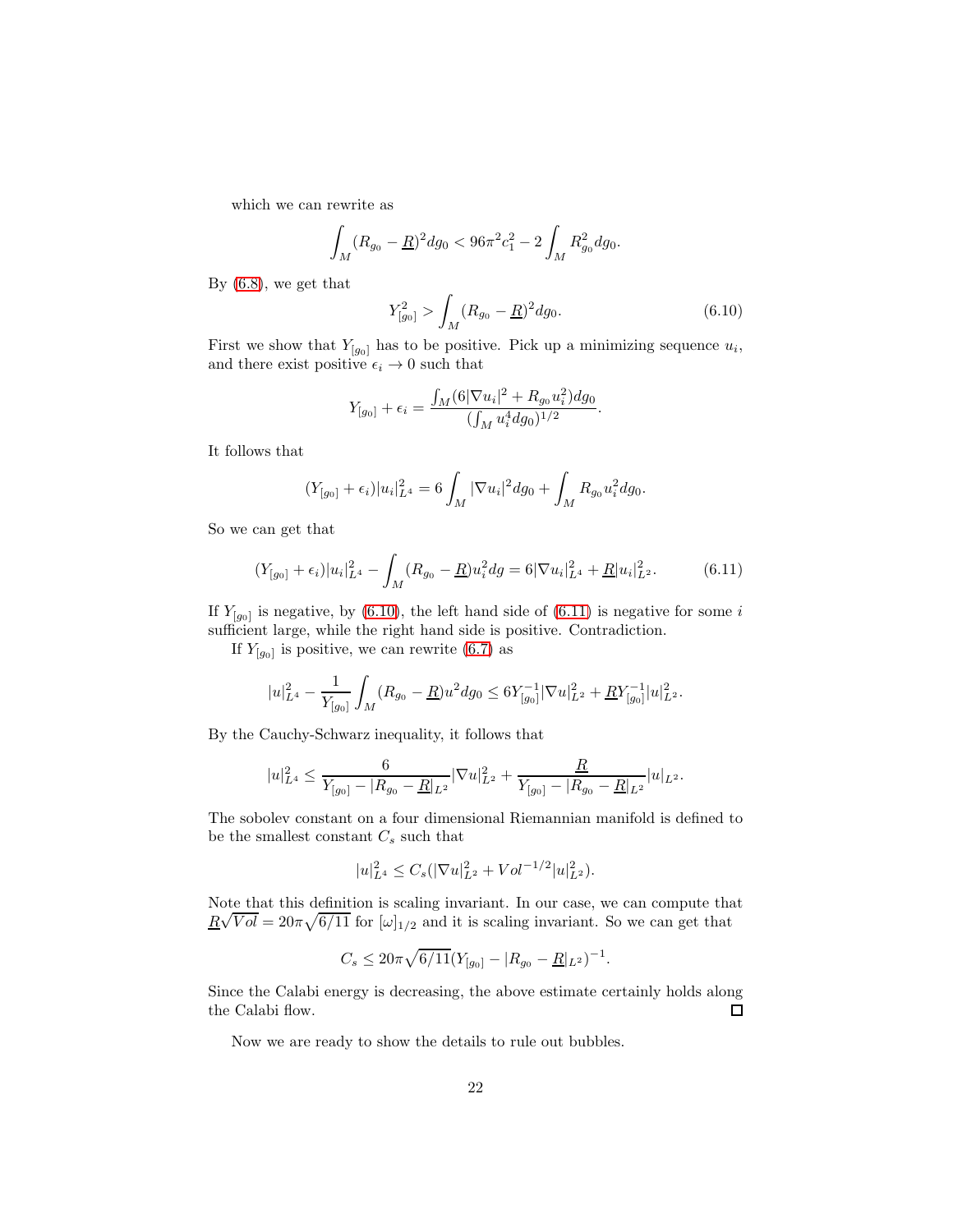*Proof.* Suppose a maximal bubble  $(M_{\infty}, g_{\infty})$  is formed. First we examine the group action  $\mathbb{Z}_3$ . Let M be the blown up of  $\mathbb{CP}^2$  at the points  $[1:0:0]$ ,  $[0:1:0]$ and  $[0:0:1]$ . Then  $\mathbb{Z}_3$  is generated by the permutation

$$
P([z_0:z_1:z_2])=[z_1:z_2:z_0].
$$

Note that  $(M_{\infty}, g_{\infty})$  arises by scaling the interior of a small domain  $U_j$ . Now move this domain by the action of  $\mathbb{Z}_3$  to obtain the two domains  $U'_j$  $j^{'},U_{j}^{''}.$  If after scaling, the distance for  $U_j$  to  $U'_j$  $j^{'}$  (and so the distance  $U_j^{'}$  $j^{'}$  to  $U_j^{''}$  $j$ ) is finite, then Cheeger-Gromov limit includes the limits of  $U'_{i}$  $j', U''_j$ . Then  $(M_{\infty}, g_{\infty})$  is invariant under the induced  $\mathbb{Z}_3$  action. Otherwise, three copies of  $(M_{\infty}, g_{\infty})$ will form and therefore we have

<span id="page-22-0"></span>
$$
3\int_{M_{\infty}} |W_{-}|^{2} dg_{\infty} < \int_{M} |W_{-}|^{2} dg.
$$
 (6.12)

and

<span id="page-22-1"></span>
$$
3\int_{M_{\infty}}|Ric_0|^2dg_{\infty} < \int_M |Ric_0|^2dg.
$$
\n(6.13)

In other words, if [\(6.12\)](#page-22-0) or [\(6.13\)](#page-22-1) is not satisfied, then  $(M_{\infty}, g_{\infty})$  is invariant under the induced  $\mathbb{Z}_3$  action. This symmetry will simplify the calculation a lot.

By Lemma [5.1,](#page-16-1)  $b_2(M_\infty) \leq 3$  and  $(M_\infty, g_\infty)$  satisfies all constraints considered in Section 5. We analyze case by case.

Case 1:  $b_2(M_\infty) = 1$ . Then  $(M_\infty, g_\infty)$  contains a holomorphic  $\mathbb{CP}^1$  with selfintersection  $-k$ . Suppose  $(M_{\infty}, g_{\infty})$  is not invariant under the induced action of  $\mathbb{Z}_3$ . By [\(5.1\)](#page-17-0) and [\(6.3\)](#page-19-0), we get that

<span id="page-22-4"></span>
$$
\int_{M_{\infty}} |Ric_0|^2 dg_{\infty} = 8\pi^2 \frac{(k-2)^2}{k}
$$
\n(6.14)

and

<span id="page-22-2"></span>
$$
\int_{M_{\infty}} |W_{-}|^{2} dg_{\infty} = 4\pi^{2} \frac{k^{2} + 2}{k}.
$$
\n(6.15)

By  $(6.2)$ ,  $(6.12)$  and  $(6.15)$ , we get that

<span id="page-22-3"></span>
$$
12\pi^2 \frac{k^2 + 2}{k} < \frac{1}{24} \int_M R^2 dg + 24\pi^2. \tag{6.16}
$$

However there is no solution of [\(6.16\)](#page-22-3) if the initial Calabi energy

$$
\int_M R^2 dg < 258.9\pi^2.
$$

It implies that  $(M_{\infty}, g_{\infty})$  is invariant under the induced  $\mathbb{Z}_3$  action. So  $(M_{\infty}, g_{\infty})$  is diffeomorphic to a domain which is invariant under the action  $\mathbb{Z}_3$ . It follows that M contains a sequence of smoothly embedded 2-sphere  $S_i$  of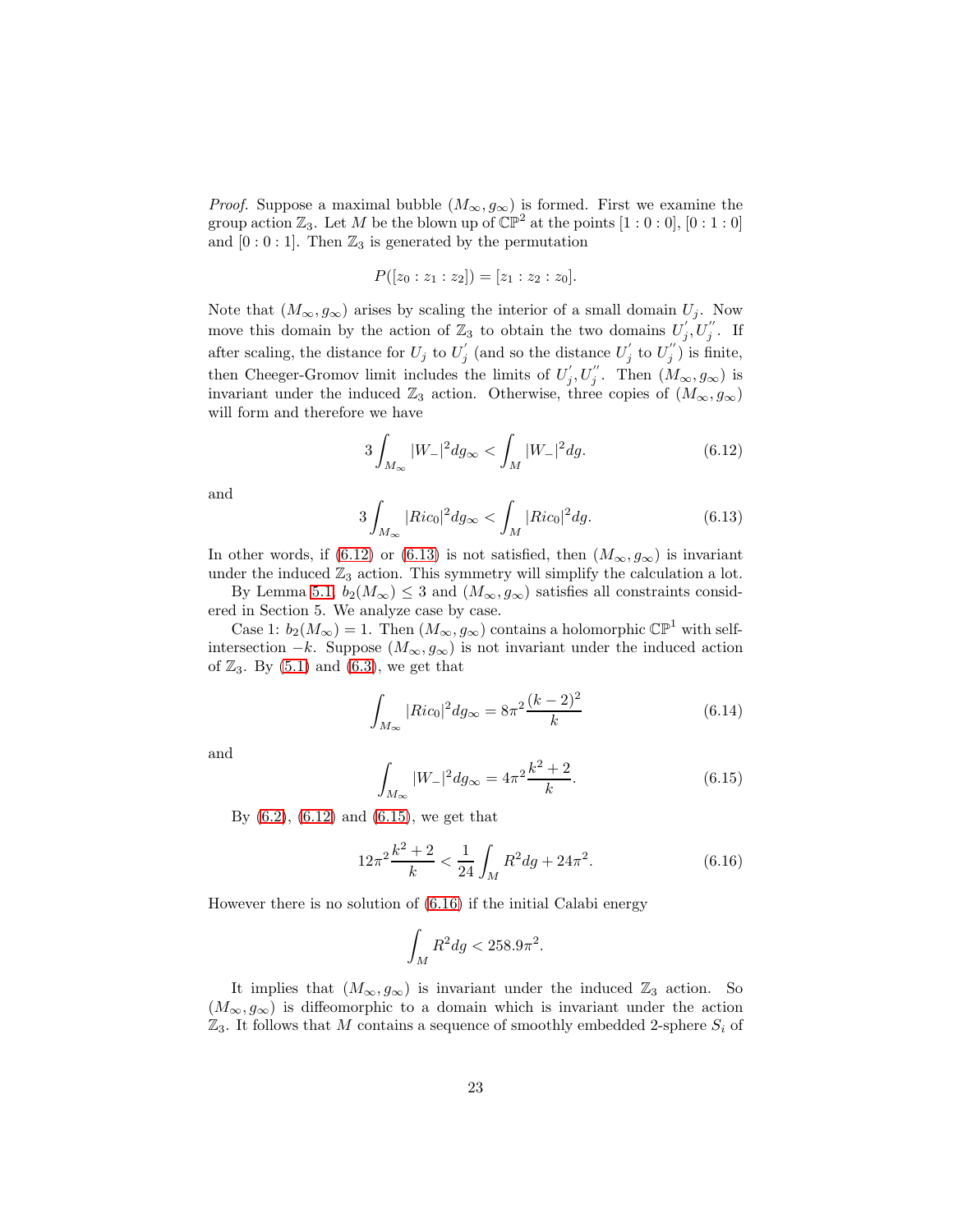self-intersection  $-k$ , which is invariant under  $\mathbb{Z}_3$ . By [\(6.1\)](#page-19-2), [\(6.5\)](#page-19-3) and [\(6.14\)](#page-22-4), we can get that

$$
8\pi^2\frac{(k-2)^2}{k} < \frac{1}{4} \int_M R^2 \, dg - 48\pi^2.
$$

It follows that  $1 \leq k \leq 5$ . Express the homology class  $[S_i]$  as

$$
[S_i] = mH - n(E_1 + E_2 + E_3).
$$

The Lagrangian condition gives that

<span id="page-23-0"></span>
$$
3m - 3n/2 \to 0,\tag{6.17}
$$

while the self-intersection condition gives that

$$
m^2 - 3n^2 = -k.
$$

Suppose that  $m, n$  are nonnegative, then we have  $m < n$ . It follows that  $2n^2 < k \leq 5$ . We get that  $n = 1, m = 0$ . Contradiction with [\(6.17\)](#page-23-0).

Case 2:  $b_2(M_\infty) = 2$ . If  $|\Gamma| = 1$ ,  $H_2(M_\infty, \mathbb{Z})$  has intersection form

$$
\left(\begin{array}{cc} -2 & 1 \\ 1 & -1 \end{array}\right).
$$

By [\(5.2\)](#page-18-1) (with  $k = 2, l = 1$ ) and [\(6.3\)](#page-19-0), we compute

$$
\int_{M_{\infty}} |Ric_0|^2 dg_{\infty} = 16\pi^2,
$$

and

$$
\int_{M_{\infty}} |W_{-}|^{2} dg_{\infty} = 24\pi^{2}.
$$

If  $|\Gamma| \geq 2$ , by [\(6.3\)](#page-19-0), we compute

$$
\int_{M_{\infty}} |W_{-}|^{2} dg_{\infty} \geq 20\pi^{2}.
$$

In either case, [\(6.12\)](#page-22-0) does not hold and so  $(M_{\infty}, g_{\infty})$  is invariant under the induced  $\mathbb{Z}_3$  action. So M contains a sequence of two embedded 2 spheres  $S_i$ ,  $\tilde{S}_i$ which are both invariant under the action of  $\mathbb{Z}_3$  with the intersection form

$$
\left(\begin{array}{cc} -k & 1 \\ 1 & -l \end{array}\right).
$$

We can express the homology classes  $[S_i], [\tilde{S}_i]$  as

$$
[S_i] = m_1 H - n_1 (E_1 + E_2 + E_3),
$$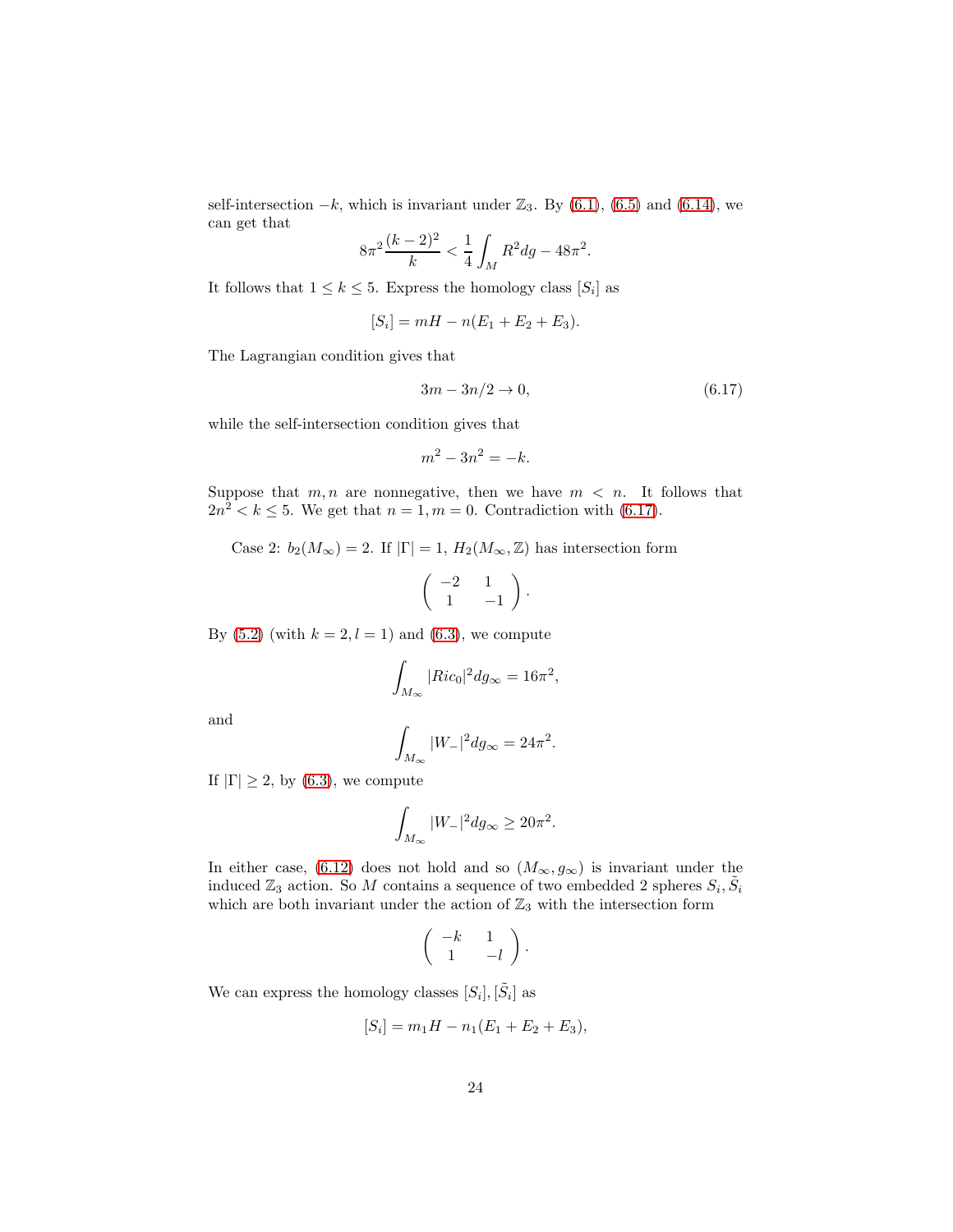and

$$
[\tilde{S}_i] = m_2 H - n_2 (E_1 + E_2 + E_3).
$$

The Lagrangian condition gives that (for  $S_i$ )

<span id="page-24-0"></span>
$$
3m_1 - 3n_1/2 \to 0. \tag{6.18}
$$

The self-intersection condition gives that (for  $S_i$ )

<span id="page-24-1"></span>
$$
m_1^2 - 3n_1^2 = -k.\tag{6.19}
$$

.

Note that if  $(m_1, n_1)$  is a solution,  $(-m_1, -n_1)$  is also a solution. So we can assume that  $m_1 > 0$  since  $m_1$  cannot be zero. By [\(6.18\)](#page-24-0),  $n_1 \geq m_1 + 1$ . By [\(6.19\)](#page-24-1) we get that  $k = 3n_1^2 - m_1^2 \ge 3 \times 2^2 - 1 = 11$ . Similarly  $l \ge 11$ .

However, by  $(6.5)$  and  $(5.2)$ , we get that

<span id="page-24-2"></span>
$$
k\left(1 - \frac{l+1}{kl-1}\right)^2 + l\left(1 - \frac{k+1}{kl-1}\right)^2 - 2\left(1 - \frac{l+1}{kl-1}\right)\left(1 - \frac{k+1}{kl-1}\right) < 2.1. \tag{6.20}
$$

For  $k, l \ge 11, (6.20)$  $k, l \ge 11, (6.20)$  cannot hold.

Case 3:  $b_2(M_{\infty}) = 3$ . By [\(6.3\)](#page-19-0), we get that

$$
\int_{M_\infty}|W_-|^2dg_\infty\geq 24\pi^2
$$

By the same argument in Case 2,  $(M_{\infty}, g_{\infty})$  is invariant under the induced action of  $\mathbb{Z}_3$ . It implies that M contains a sequence of three embedded 2sphere  $S_{1a}$ ,  $S_{2a}$ ,  $S_{3a}$  which are invariant under the action of  $\mathbb{Z}_3$ . Suppose the intersection form is given by

$$
\left(\begin{array}{ccc} -i & 1 & 0 \\ 1 & -j & 1 \\ 0 & 1 & -k \end{array}\right),
$$

then the same argument in Case 2 implies that  $i, j, k \ge 11$ . However by [\(6.5\)](#page-19-3) and [\(5.3\)](#page-18-2),

<span id="page-24-3"></span>
$$
\left(1 - \frac{jk}{ijk - i - k}\right)^2 i + \left(1 - \frac{k + i}{ijk - i - k}\right)^2 j + \left(1 - \frac{ij}{ijk - i - k}\right)^2 k
$$

$$
-2\left(1 - \frac{k + i}{ijk - i - k}\right)\left(2 - \frac{j(i + k)}{ijk - i - k}\right) < 2.1. \tag{6.21}
$$

For  $i, j, k \ge 11$ , [\(6.21\)](#page-24-3) cannot hold.

By the case by case analysis,  $(M_{\infty}, g_{\infty})$  cannot be formed. Then the curvature cannot blow up along the Calabi flow. It follows that the flow exists for all time and converges to an extremal metric in Cheeger-Gromov sense.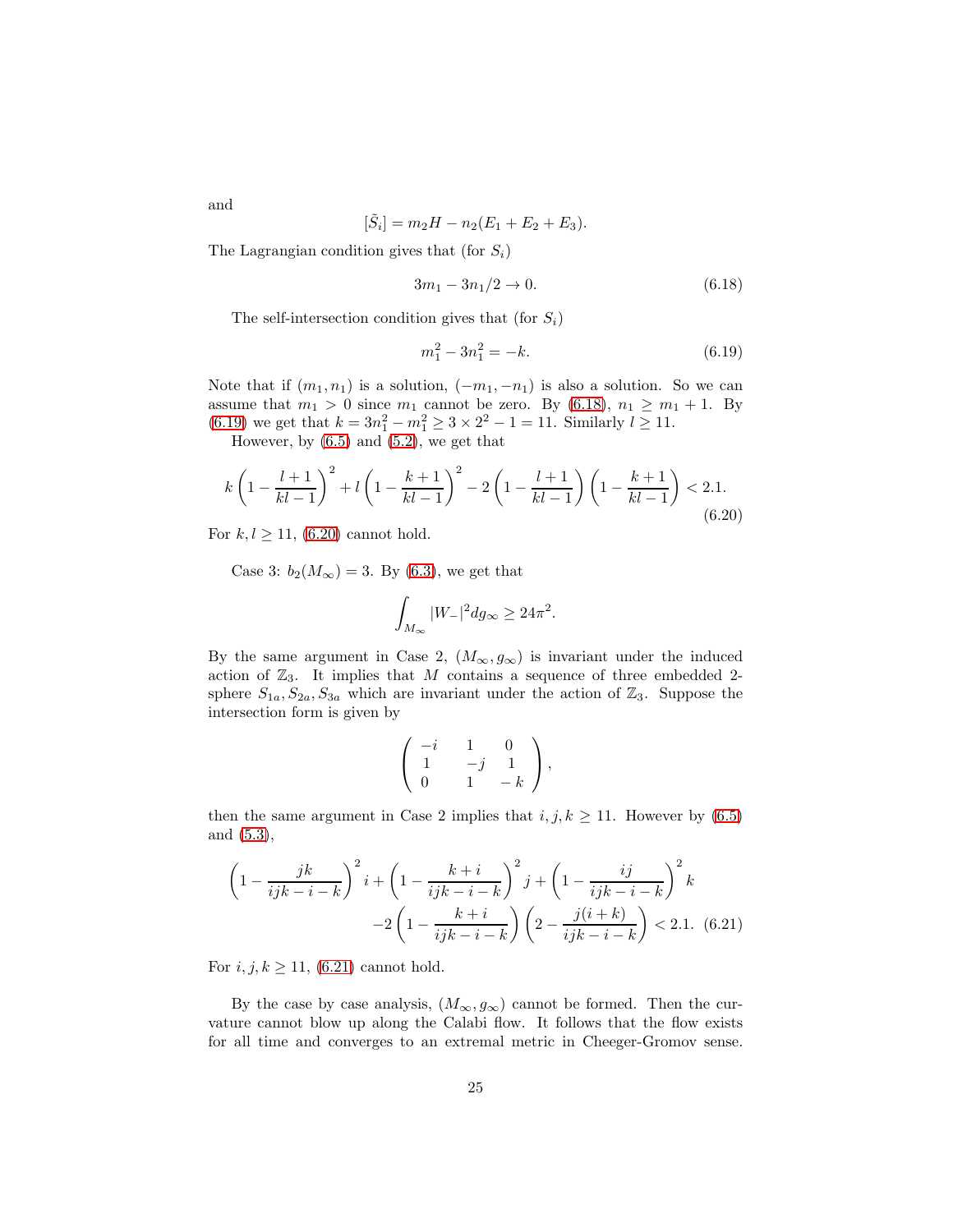Namely for any  $t_i \to \infty$ , there is a sequence of diffeomorphism  $\Psi_i$  such that  $(M, \Psi_i^* g_i = g(t_i), \Psi_{i*} J)$  converge smoothly to  $(M, g_{\infty}, J_{\infty})$ , where  $g_{\infty}$  is extremal with respect to  $J_{\infty}$ . But  $(M, J_{\infty})$  might not be bi-holomorphic to  $(M, J)$ .

We then finish our proof by showing  $(M, J)$  is actually biholomorphic to  $(M, J_{\infty})$ . In general this is a very hard problem. The proof follows from [\[10\]](#page-27-5) (Theorem 27) by using the toric condition carefully and the classification of complex surface. Theorem 27 in [\[10\]](#page-27-5) states only for  $M \sim \mathbb{CP}^2 \sharp 2\mathbb{CP}^2$  but the proof holds for all toric Fano surfaces. The key is that in the limiting process, the torus action converges and  $(M, g_{\infty}, J_{\infty})$  is still toric. Moreover, the 2-torus action for  $(M, g_{\infty}, J_{\infty})$  is holomorphic with respect to  $J_{\infty}$ . The readers can refer to [\[10\]](#page-27-5) for details. We shall sketch a proof as follows. When  $M \sim \mathbb{CP}^2 \sharp 3\mathbb{CP}^2$ , each of holomorphic curves  $H, E_1, E_2, E_3$  is the fixed point set of the isometric action of some circle action of 2-torus, and so each is totally geodesic with respect to the metrics along the Calabi flow. By looking at the corresponding fixed points set of the limit action of circle subgroups, we can find corresponding totally geodesic 2-sphere in  $(M, g_{\infty}, J_{\infty})$  which are the limits of the image of these submanifolds. Moreover, these limit 2-spheres are holomorphic with respect to  $J_{\infty}$  and the homological intersection numbers of these holomorphic spheres do not vary. Namely, we have still three holomorphic  $\mathbb{CP}^1$ s with self-intersection -1 as the images of the original exceptional divisors  $E_1, E_2, E_3$ . Thus, by blowing down the images of  $E_1, E_2, E_3$  and applying the classification of the complex surface, we conclude that  $(M, J_{\infty})$  is biholomorphic to  $\mathbb{CP}^2$  blowup three generic points. So there exists a diffeomorphism  $\Psi$  such that  $\Psi_*J = J_\infty$ . So  $\Psi^*g_\infty$  is an extremal metric in the class  $[\omega]$  for  $(M, J)$ .  $\Box$ 

# <span id="page-25-0"></span>7 Appendix

If  $(M, g, J)$  is an extK metric on a compact complex surface, the Calabi functional takes the value

$$
\mathcal{C}(g) = \int_M R^2 dg
$$
  
=  $\frac{R^2}{M} \int_M dg + \int_M (R - \underline{R})^2 dg$   
=  $32\pi^2 \frac{(c_1 \cdot [\omega])^2}{[\omega]^2} + ||\mathcal{F}||^2$ ,

where  $\|\mathcal{F}\|$  is the norm of the Calabi-Futaki invariant of a Mabuchi-Futaki invariant metric [\[20\]](#page-28-13), see [\[8\]](#page-27-1) for the definition of this norm. We define a functional  $\mathcal{A}([\omega])$  depending only the Kähler class

$$
\mathcal{A}([\omega]) = 32\pi^2 \frac{(c_1 \cdot [\omega])^2}{[\omega]^2} + ||\mathcal{F}||^2. \tag{7.1}
$$

According to Chen [\[8\]](#page-27-1), Donaldson [\[17\]](#page-28-14),  $\mathcal{A}([\omega])$  provides a natural lower bound of the Calabi functional and it is realized by an extK metric if there exists such a metric in the class  $[\omega]$ .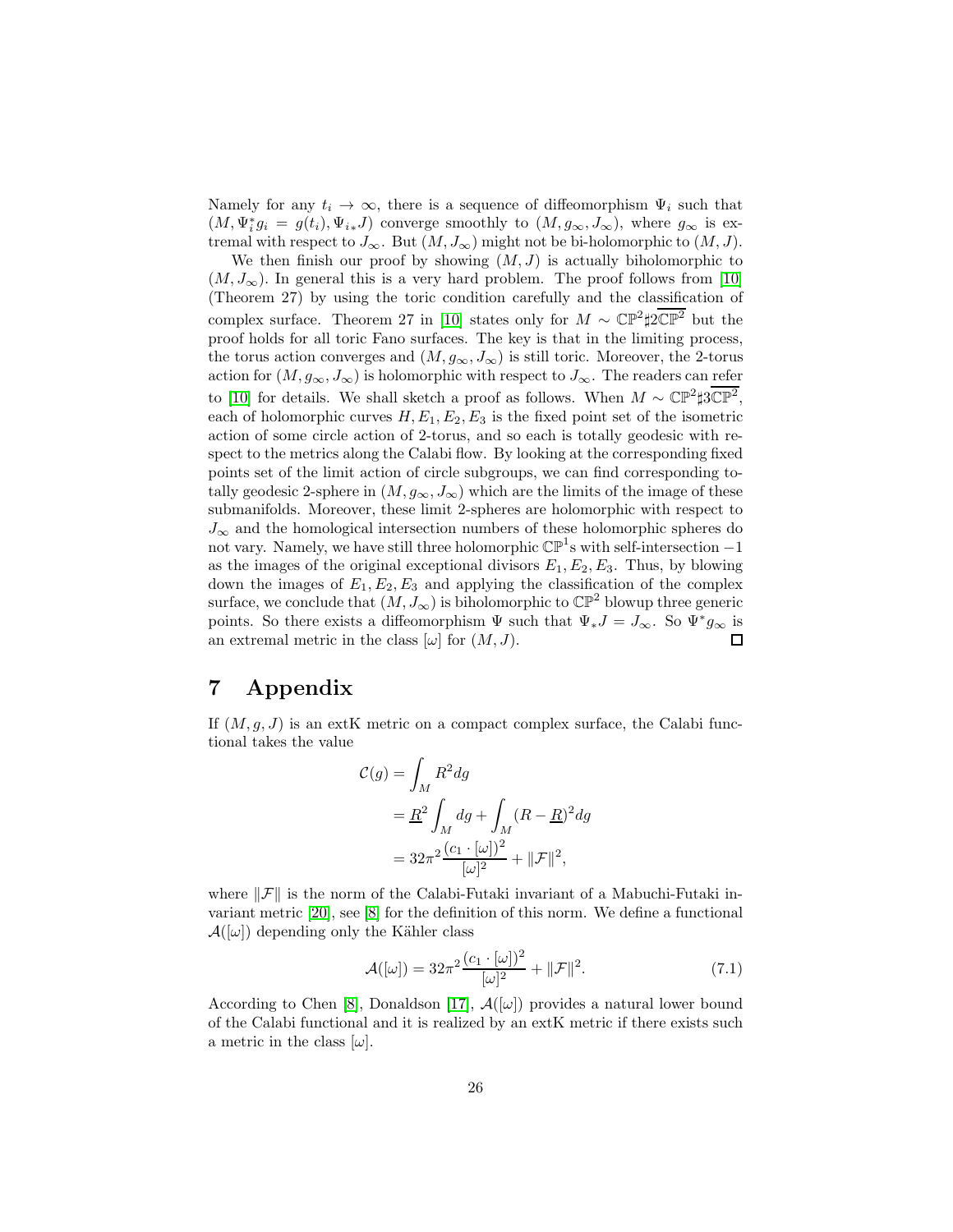A key ingredient of our result is to bound the Sobolev constant along the Calabi flow. In [\[34\]](#page-29-4), [\[35\]](#page-29-5), Tian made a shrewd observation that one can bound the Sobolev constants a priori for positive cscK metrics on Kähler surfaces with  $c_1 > 0$  if the Kähler class satisfies

<span id="page-26-1"></span>
$$
c_1^2(M) - \frac{2}{3} \frac{(c_1(M) \cdot [\omega])^2}{[\omega]^2} > 0.
$$
 (7.2)

This observation was generalized to extK metrics on Kähler surfaces with  $c_1 > 0$ [\[12\]](#page-27-6) if the Kähler class satisfies the condition

<span id="page-26-0"></span>
$$
48\pi^2 c_1^2(M) - \mathcal{A}([\varphi]) > 0. \tag{7.3}
$$

Note that if the Futaki invariant is zero ( $\|\mathcal{F}\| = 0$ ), [\(7.3\)](#page-26-0) is reduced to [\(7.2\)](#page-26-1). We define Tian's cone to be the set of Kähler classes which satisfy  $(7.2)$  and the generalized Tian's cone to be the set of Kähler classes which satisfy  $(7.3)$ .

To generalize these ideas to the Calabi flow, we need that the Calabi energy is bounded by

<span id="page-26-2"></span>
$$
\int_{M} R^{2} dg < \mathcal{B}([\omega]),\tag{7.4}
$$

where the functional  $\mathcal{B}([\omega])$  is defined to be

$$
\mathcal{B}([\omega]) = 32\pi^2 \left( c_1^2 + \frac{1}{3} \frac{(c_1 \cdot [\omega])^2}{[\omega]^2} \right) + \frac{1}{3} ||\mathcal{F}||^2. \tag{7.5}
$$

Note that the Calabi functional has a natural lower bound  $\mathcal{A}([\omega])$ . If [\(7.4\)](#page-26-2) holds, we have

$$
\mathcal{A}([\omega]) < \mathcal{B}([\omega]).
$$

It is equivalent to

$$
48\pi^2 c_1^2 > \mathcal{A}([\omega]),
$$

which is exactly the generalized Tian's cone condition.

Consider the Kähler classes  $[\omega]_x = 3H - x(E_1 + E_2 + E_3)$  on  $\mathbb{CP}^2 \sharp 3\mathbb{CP}^2$ . It is not hard to check that  $[\omega]_x$  satisfies the generalized Tian's cone condition for any  $x \in (0, 3/2)$ . Also one can compute

$$
\mathcal{B}([\omega]_x) = 192\pi^2 + 32\pi^2 \frac{(3-x)^2}{3-x^2}.
$$

We can actually prove similar results as in Theorem [1.2.](#page-2-0)

**Theorem 7.1.** Let  $[\omega]_x = 3H - x([E_1] + [E_2] + [E_3])$  on  $\mathbb{CP}^2 \sharp 3\mathbb{CP}^2$ . Suppose the initial metric  $\omega_0 \in [\omega]$  is invariant under the toric action and the action of  $\mathbb{Z}_3$  and

$$
\int_M R^2 dg_0 < \mathcal{B}([\omega]_x),
$$

then the Calabi flow exists for all time with uniformly bounded curvature tensor. Moreover, it converges to a cscK metric in the class  $[\omega]_x$  in the Cheeger-Gromov sense.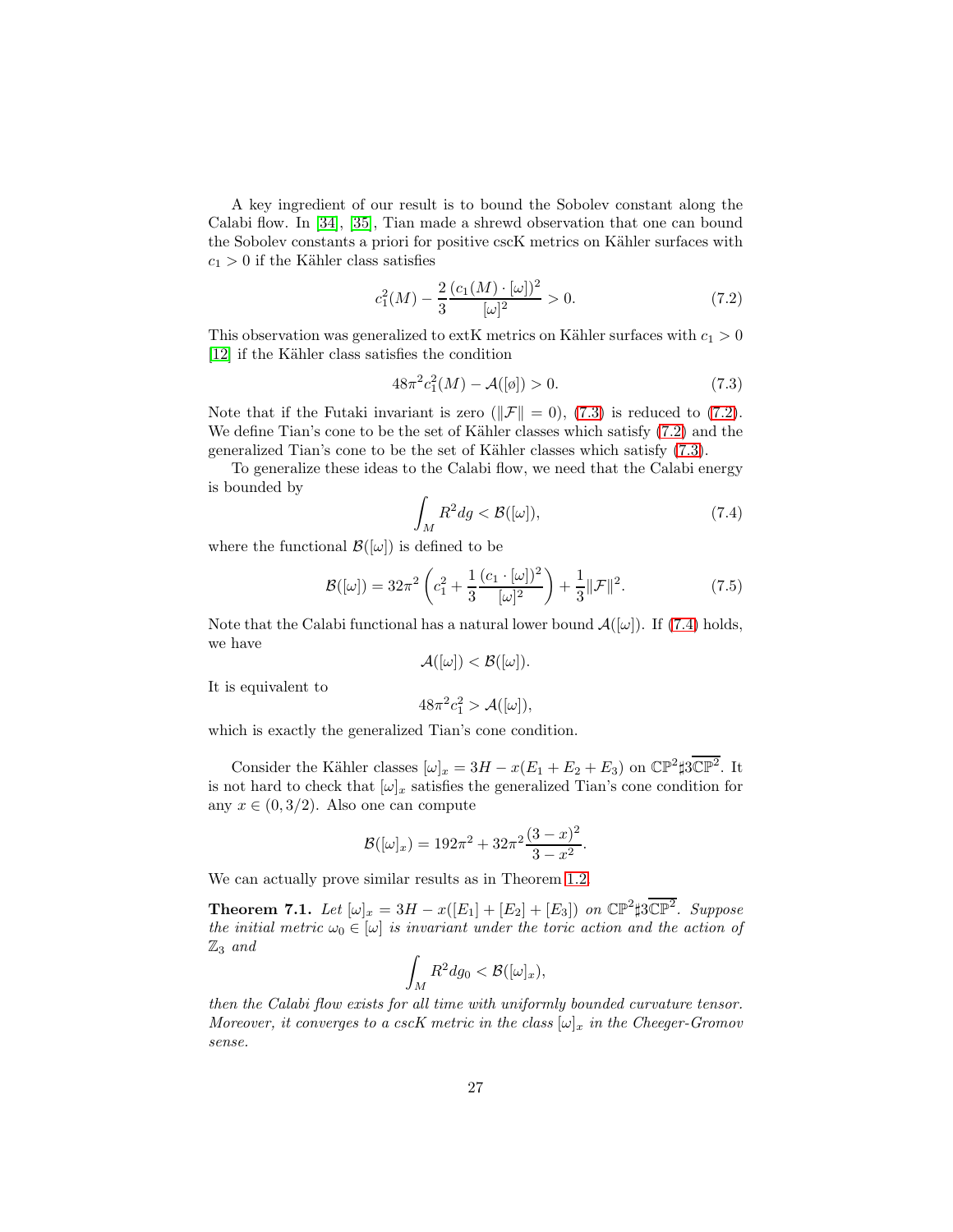The strategy is similar as in the proof of Theorem [1.2.](#page-2-0) All details can be found in the old version of our paper. Note when  $x = 1$ , the existence of Kähler-Einstein metric was shown by Siu [\[31\]](#page-29-6) and Tian-Yau [\[36\]](#page-29-7). Recently Arezzo-Pacard [\[2\]](#page-27-10) considered the existence of cscK metrics on blown ups. On  $\mathbb{CP}^2 \sharp 3\mathbb{CP}^2$ , their results imply the existence of cscK metrics in  $[\omega]_x$  for x sufficiently close to 0 or  $3/2$ .

## <span id="page-27-8"></span>References

- [1] V. Apostolov, D. Calderbank, P. Gauduchon, C. Tonnesen-Friedman, Hamiltonian 2-forms in Kähler geometry, III Extremal metrics and stability,  $arXiv:math/0511118$ .
- <span id="page-27-10"></span><span id="page-27-0"></span>[2] C. Arezzo, F. Pacard, Blowing up and desingularizing constant scalar curvature Kähler manifolds, [arXiv:math/0411522.](http://arxiv.org/abs/math/0411522)
- [3] E. Calabi, *Extremal Kähler metric*, in *Seminar of Differential Geometry*, ed. S. T. Yau, Annals of Mathematics Studies 102, Princeton University Press (1982), 259-290.
- <span id="page-27-7"></span>[4] E. Calabi, *Extremal Kähler metric, II*, in *Differential Geometry and Com*plex Analysis, eds. I. Chavel and H. M. Farkas, Spring Verlag (1985), 95-114.
- <span id="page-27-11"></span>[5] E. Calabi, X. X. Chen, The Space of Kähler metrics II, J. Differential Geom. 61 (2002), no. 2, 173–193.
- <span id="page-27-4"></span>[6] D. Calderbank, M. Singer, Toric self-dual Einstein metrics on compact orbifolds, Duke Math. J. 133 (2006), no. 2, 237–258.
- <span id="page-27-2"></span><span id="page-27-1"></span>[7] X. X. Chen, Calabi flow in Riemann surfaces revisited, IMRN, 6(2001), 275-297.
- [8] X. X. Chen, Space of Kähler metrics  $III$ –On the lower bound of the Calabi energy and geodesic distance, [arXiv:math/0606228.](http://arxiv.org/abs/math/0606228)
- <span id="page-27-3"></span>[9] X. X. Chen, W. Y. He, On the Calabi flow, Amer. J. Math. 130 (2008), no. 2, 539–570.
- <span id="page-27-5"></span>[10] X. X. Chen, C. LeBrun, and B. Weber, On Einstein Conformally Kähler Metrics, arXiv.0715.0710.
- <span id="page-27-9"></span>[11] X. X. Chen, G. Tian, Geometry of Kähler Metrics and Foliations by Holomorphic Discs, [arXiv:math/0507148.](http://arxiv.org/abs/math/0507148)
- <span id="page-27-6"></span>[12] X. X. Chen, B. Weber, Moduli Spaces of critical Riemannian Metrics with  $L^{\frac{n}{2}}$  norm curvature bounds. Preprint, 2006.
- [13] P. T. Chrusciél, Semi-global existence and convergence of solutions of the Robison-Trautman(2-dimensional Calabi) equation, Comm.Math.Phys. 137 (1991), 289-313.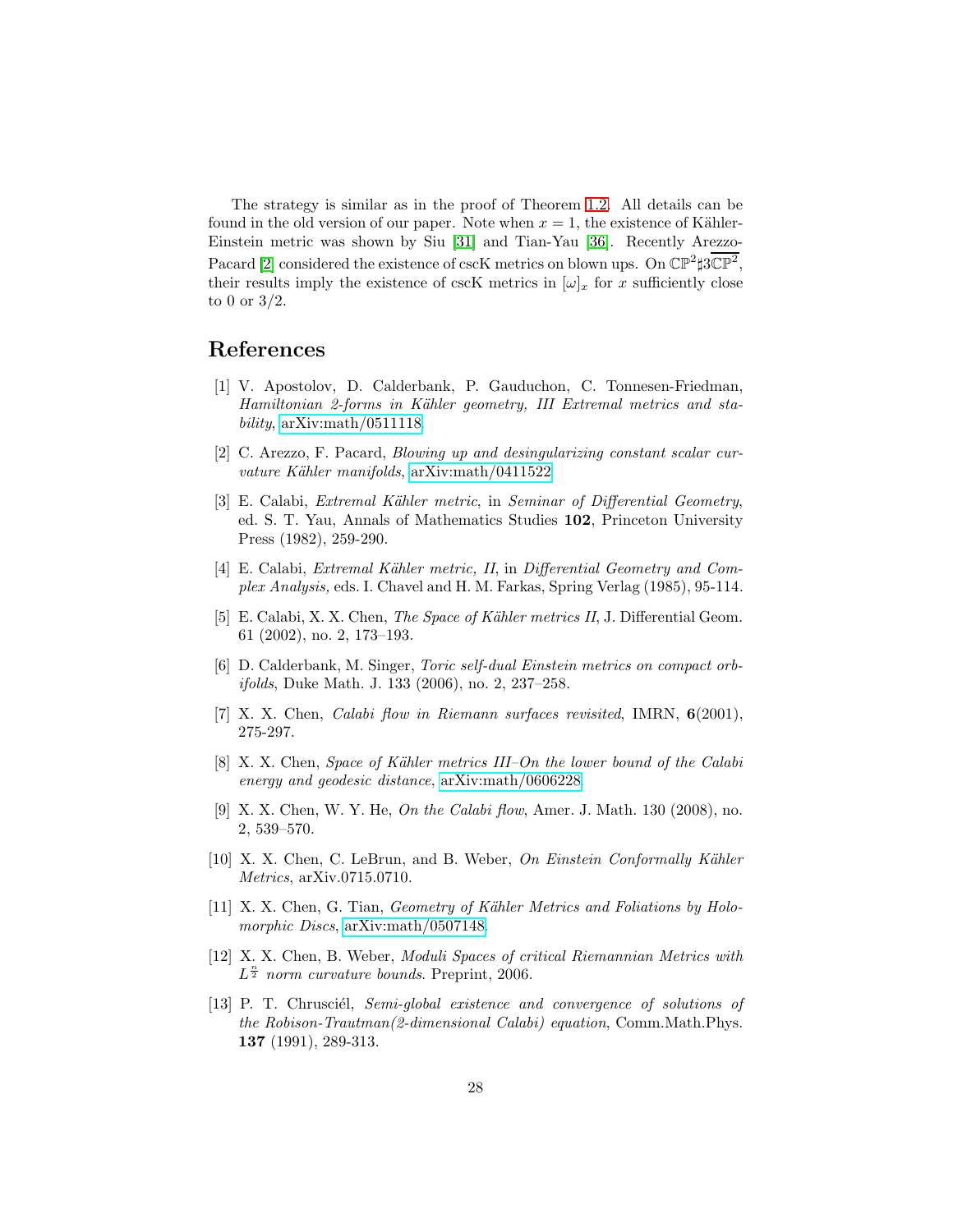- <span id="page-28-7"></span><span id="page-28-0"></span>[14] S. Donaldson, *Conjectures in Kähler geometry*, Strings and geometry, 71– 78, Clay Math. Proc., 3, Amer. Math. Soc., Providence, RI, 2004.
- <span id="page-28-8"></span>[15] S. Donaldson, Scalar curvature and stability of toric varieties, J. Differential Geom. 62 (2002), no. 2, 289–349.
- <span id="page-28-14"></span>[16] S. Donaldon, Extremal metrics on toric surfaces, I, [arXiv:math/0612120.](http://arxiv.org/abs/math/0612120)
- [17] S. Donaldson, *Lower bounds on the Calabi functional*, J. Differential Geom. 70 (2005), no. 3, 453–472.
- [18] J. Fine, Constant scalar curvature Kähler metrics on fibred complex surfaces, J. Differential Geom. 68 (2004), no. 3, 397–432.
- <span id="page-28-13"></span><span id="page-28-9"></span>[19] A, Futaki, An obstruction to the existence of Einstein Kähler metrics, Invent. Math. 73 (1983), no. 3, 437–443.
- <span id="page-28-10"></span>[20] A. Futaki, T. Mabuchi, *Bilinear forms and extremal Kähler vector fields* associated with Kähler classes, Math. Ann. 301 (1995), no. 2, 199–210.
- [21] R. Hamilton, Three-manifolds with positive Ricci curvature, J. Diff. Geom. 17(2) (1982).
- <span id="page-28-11"></span>[22] R. Hamilton, A compactness property for solutions of the Ricci flow. Amer. J. Math. 117 (1995), no. 3, 545–572.
- <span id="page-28-2"></span>[23] D. Joyce, Explicit construction of self-dual 4-manifolds, Duke Math. J. 77 (1995), no. 3, 519–552.
- <span id="page-28-1"></span>[24] P. Kronheimer, The construction of ALE spaces as hyper-Kähler quotients, J. Differential Geom. 29 (1989), no. 3, 665–683.
- <span id="page-28-5"></span>[25] P. Kronheimer, A Torelli-type theorem for gravitational instantons, J. Differential Geom. 29 (1989), no. 3, 685–697.
- <span id="page-28-3"></span>[26] C. LeBrun, Twistors, Kähler manifolds, and bimeromorphic geometry  $I, J$ . Amer. Math. Soc. 5 (1992), no. 2, 289–316.
- <span id="page-28-4"></span>[27] C. LeBrun, *Explicit self-dual metrics on*  $CP_2 \# \cdots \# CP_2$ , J. Differential Geom. 34 (1991), no. 1, 223–253.
- [28] C. LeBrun, S. R. Simanca, Extremal K ähler metrics and Complex Deformation Theory, Geom. and Fun. Analysis, Vol. 4, No. 3 (1994), 298-336.
- <span id="page-28-12"></span>[29] P. Li, L. Tam, Harmonic functions and the structure of complete manifolds, J. Differential Geom. 35 (1992), no. 2, 359–383.
- <span id="page-28-6"></span>[30] G. Perelman, The entropy formula for the Ricci flow and its geometric applications, [arXiv:math/0211159.](http://arxiv.org/abs/math/0211159)